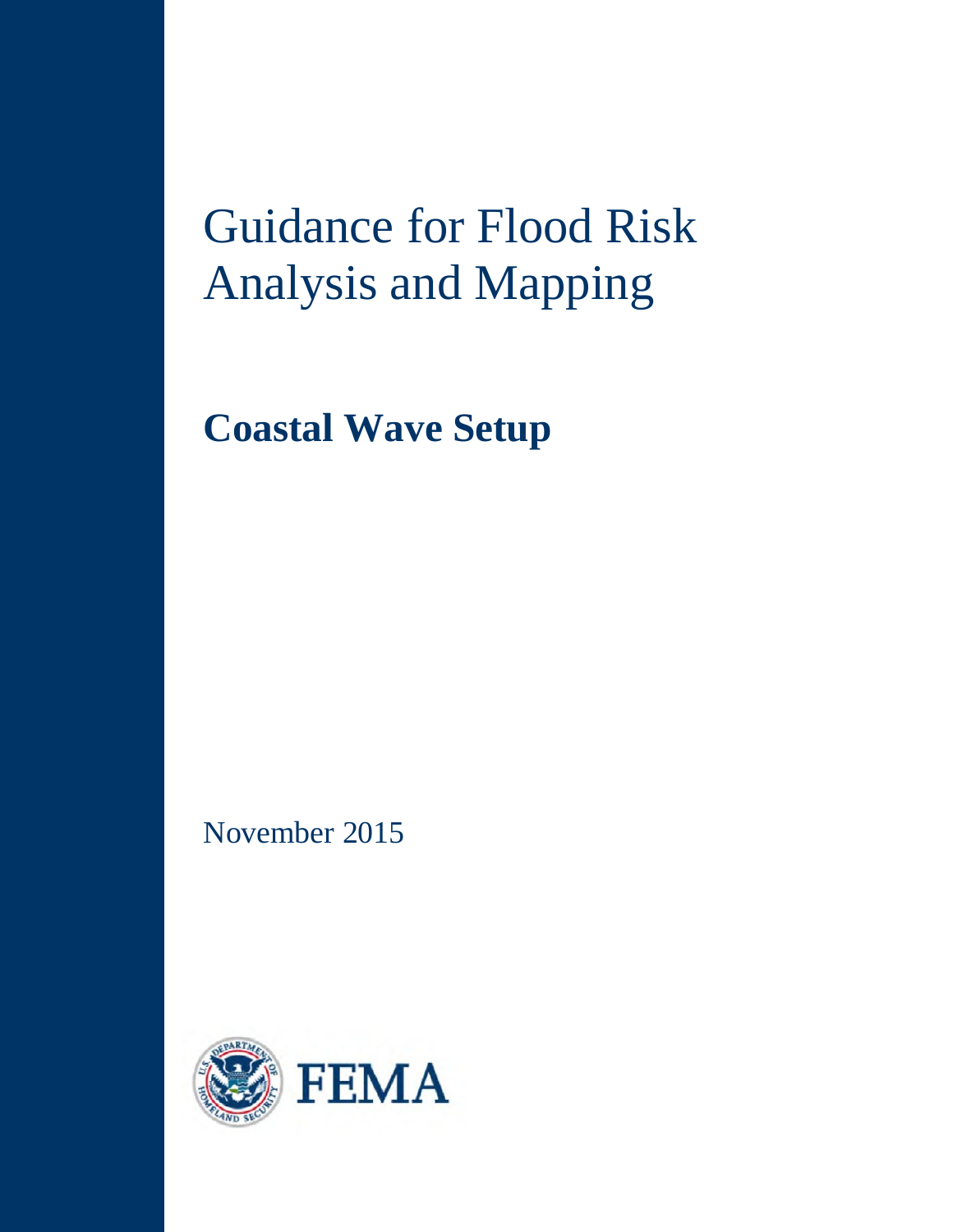Requirements for the Federal Emergency Management Agency (FEMA) Risk Mapping, Assessment, and Planning (Risk MAP) Program are specified separately by statute, regulation, or FEMA policy (primarily the Standards for Flood Risk Analysis and Mapping). This document provides guidance to support the requirements and recommends approaches for effective and efficient implementation. Alternate approaches that comply with all requirements are acceptable.

For more information, please visit the FEMA Guidelines and Standards for Flood Risk Analysis and Mapping webpage [\(www.fema.gov/guidelines-and-standards-flood-risk-analysis-and](http://www.fema.gov/guidelines-and-standards-flood-risk-analysis-and-mapping)[mapping\)](http://www.fema.gov/guidelines-and-standards-flood-risk-analysis-and-mapping). Copies of the Standards for Flood Risk Analysis and Mapping policy, related guidance, technical references, and other information about the guidelines and standards development process are all available here. You can also search directly by document title at [www.fema.gov/library.](http://www.fema.gov/library)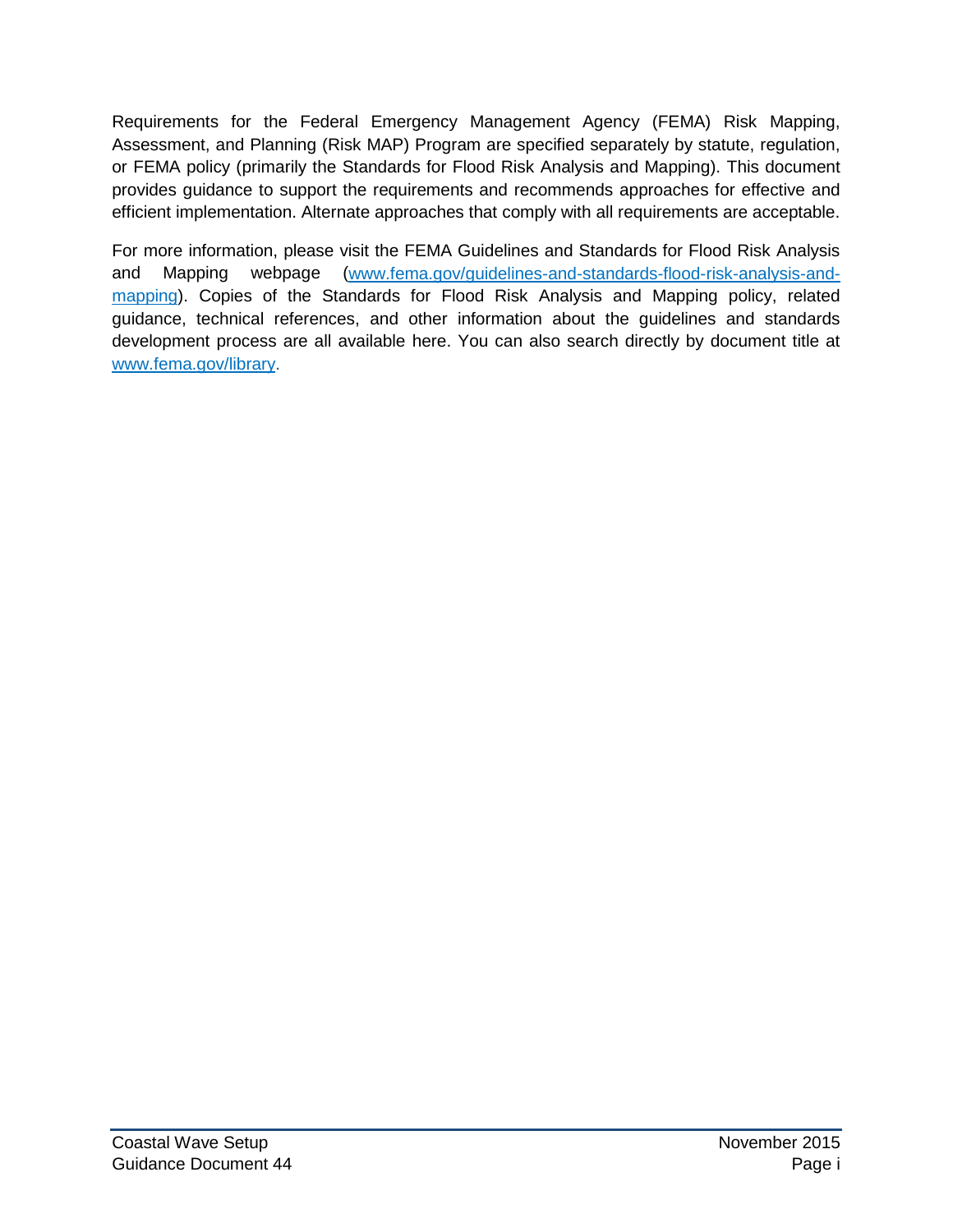# Document History

| <b>Affected Section or</b><br><b>Subsection</b> | Date             | <b>Description</b>                                                                                                                                                                                                                                                                                    |
|-------------------------------------------------|------------------|-------------------------------------------------------------------------------------------------------------------------------------------------------------------------------------------------------------------------------------------------------------------------------------------------------|
| <b>First Publication</b>                        | November<br>2015 | Initial version of new transformed guidance. The content<br>was derived from the Guidelines and Specifications for<br>Flood Hazard Mapping Partners, Procedure Memoranda,<br>and/or Operating Guidance documents. It has been<br>reorganized and is being published separately from the<br>standards. |
|                                                 |                  |                                                                                                                                                                                                                                                                                                       |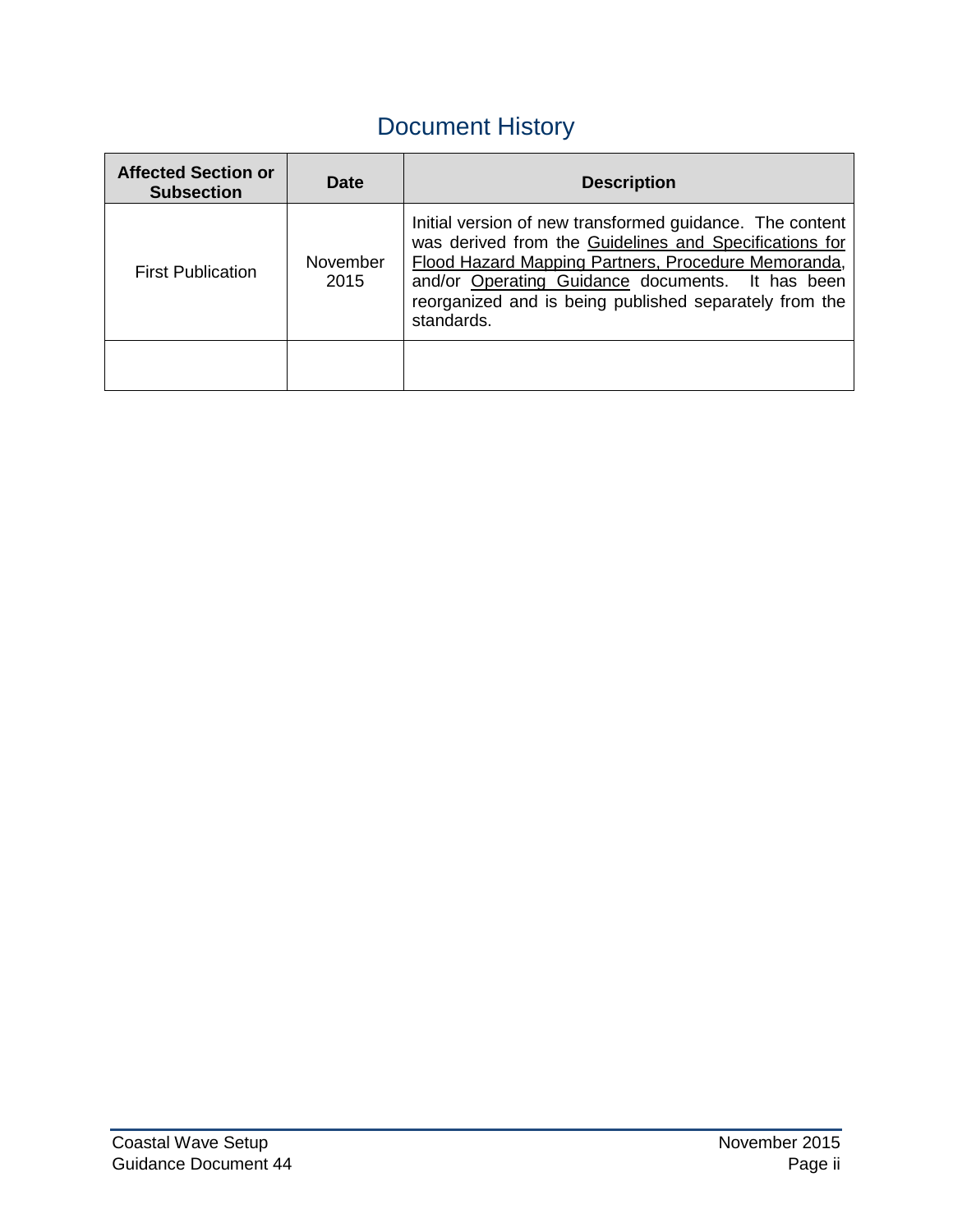# Table of Contents

| 1.0 |       |         |                                                                |  |
|-----|-------|---------|----------------------------------------------------------------|--|
| 2.0 |       |         |                                                                |  |
| 2.1 |       |         |                                                                |  |
|     | 2.2   |         |                                                                |  |
|     | 2.2.1 |         | Determining a Reference Deepwater Significant Wave Height 4    |  |
|     |       | 2.2.1.1 |                                                                |  |
|     |       | 2.2.1.2 |                                                                |  |
|     | 2.2.2 |         |                                                                |  |
|     | 2.2.3 |         |                                                                |  |
|     | 2.2.4 |         |                                                                |  |
|     | 2.2.5 |         |                                                                |  |
|     | 2.2.6 |         |                                                                |  |
|     |       | 2.2.6.1 |                                                                |  |
|     |       | 2.2.6.2 |                                                                |  |
| 3.0 |       |         |                                                                |  |
| 3.1 |       |         |                                                                |  |
|     | 3.2   |         |                                                                |  |
|     | 3.2.1 |         | Setup and Runup on Beaches: Descriptions and Recommendations19 |  |
|     | 3.2.2 |         |                                                                |  |
|     | 3.3   |         |                                                                |  |
|     | 3.3.1 |         |                                                                |  |
| 4.0 |       |         |                                                                |  |
| 4.1 |       |         |                                                                |  |
|     | 4.1.1 |         |                                                                |  |
|     | 4.1.2 |         |                                                                |  |
|     | 4.1.3 |         |                                                                |  |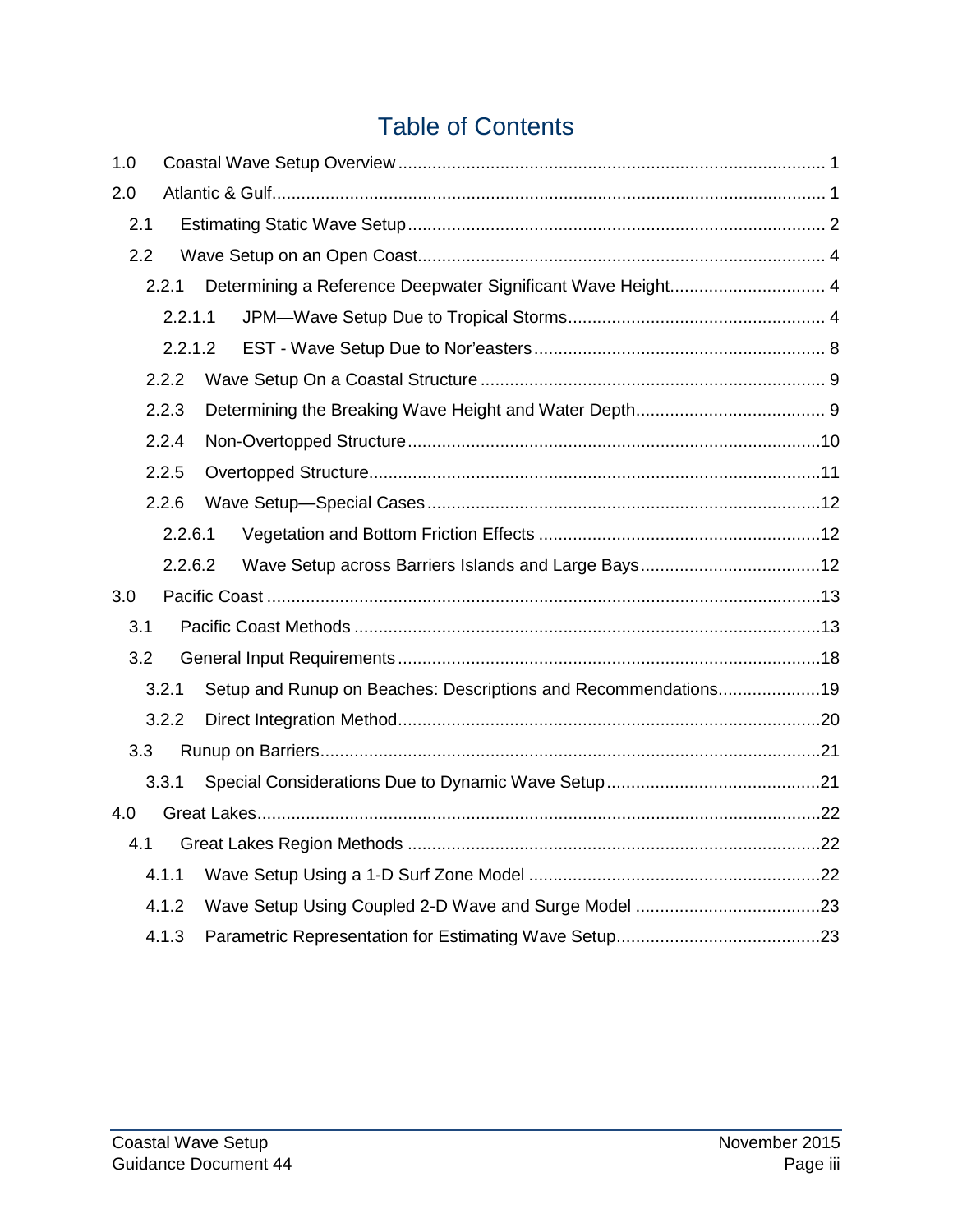# List of Figures

| Figure 2-1. Methodology for Calculating Wave Setup (from USACE SPM).  3                                                    |
|----------------------------------------------------------------------------------------------------------------------------|
| Figure 2-2. SPM Relationship for Wave Heights Relative to Their Maximum in a Tropical Storm                                |
| Figure 2-3. Recommended Relative Wave Height Along a Line Perpendicular to Tropical Storm                                  |
|                                                                                                                            |
| Figure 2-5. Dimensionless Breaking Wave Height vs. Deepwater Wave Steepness 10                                             |
| Figure 2-6. Dimensionless Breaking Water Depth vs. Deepwater Wave Steepness11                                              |
| Figure 2-7. Proportion of Maximum Wave Setup that Has Occurred vs. a Proportion of the                                     |
| Figure 3-1. Schematic of Energy and Momentum Transfer from Winds to Waves within the                                       |
|                                                                                                                            |
| Figure 3-3. Static Wave Setup Definitions at Still Water Level, $\eta_{\circ}$ , and Maximum Setup, $\eta_{\text{max}}$ 15 |
| Figure 3-4. Definitions of Static and Dynamic Wave Setup and Incident Wave Runup16                                         |
| Figure 3-5. Spectral Width Parameter Versus Gamma for JONSWAP Spectra19                                                    |

# List of Tables

|  | Table 3-2. Recommended Procedure to Avoid Double Inclusion of Wave Setup Components.22 |  |
|--|----------------------------------------------------------------------------------------|--|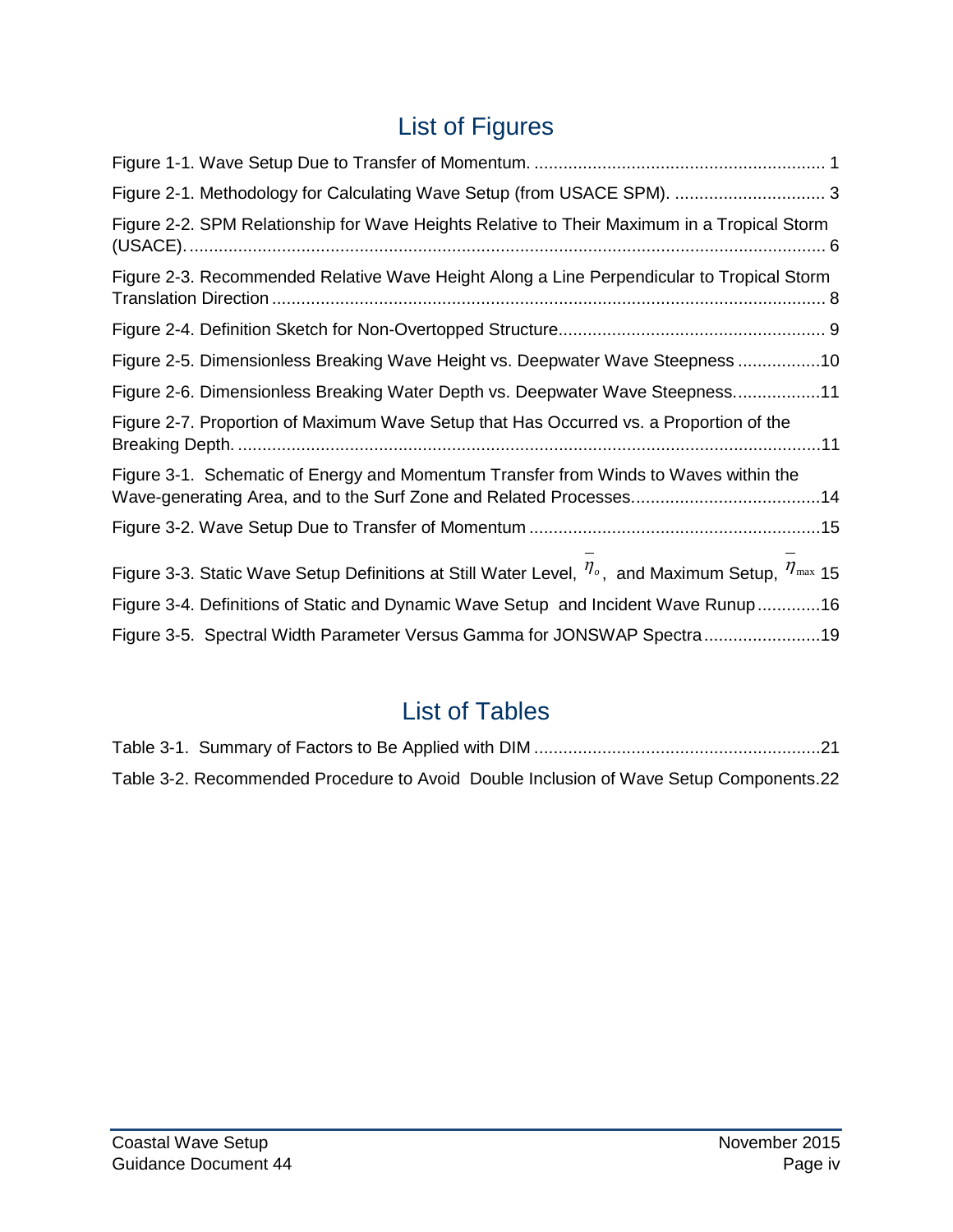# **1.0 Coastal Wave Setup Overview**

This topic provides guidance for the determination of wave setup—an increase in the total stillwater elevation against a barrier (dunes, bluffs, or structures) caused by breaking waves.

Wave setup can be a significant contributor to the total water level and should be included in the determination of coastal Base Flood Elevations (BFEs). The manner in which it is included, however, is critical to the accuracy of the BFEs. In addition to wind, waves can also affect the mean nearshore water levels during hurricanes and severe storms. This occurs as a result of the transfer of momentum from waves to the water column (see Figure 1-1). Wave setup increases as the water depth near a barrier decreases and wave dissipation increases.





Consider a train of waves approaching the shoreline. Outside of the breaker zone, a relatively small reduction in mean water level, termed a "setdown," will occur. This setdown is small, approximately 5 percent of the breaking wave height. However, as the waves break, they transfer momentum to the water column, causing a wave "setup" that can be on the order of 10 to 20 percent of the breaking wave height. This is a "static" wave setup, which remains approximately constant as long as the storm tide (such as, combined astronomical tide plus storm surge) and incident wave conditions remain unchanged. Although theoretical equations exist for the case of idealized static wave setup, the actual static setup value depends on a number of factors, including wave nonlinearity, wave breaking characteristics, profile slope, and wave propagation through vegetation.

Oscillations in the wave setup also occur, and this oscillation is known as "dynamic" wave setup. These oscillations typically occur with periods of 10 to 20 times the mean wave period. The dynamic wave setup increases with narrow frequency spectra and narrow directional spectra, both uncharacteristic of hurricane and nor'easter conditions.

# **2.0 Atlantic & Gulf**

For the Atlantic and Gulf Coast regions, there are two ways of estimating stillwater levels for use in a Flood Risk Project. One involves separate calculations of storm surge and wave setup, and one computes storm surge and wave setup concurrently. Recall that the stillwater level comprised of the combination of these two components is the *mean water level* (MWL).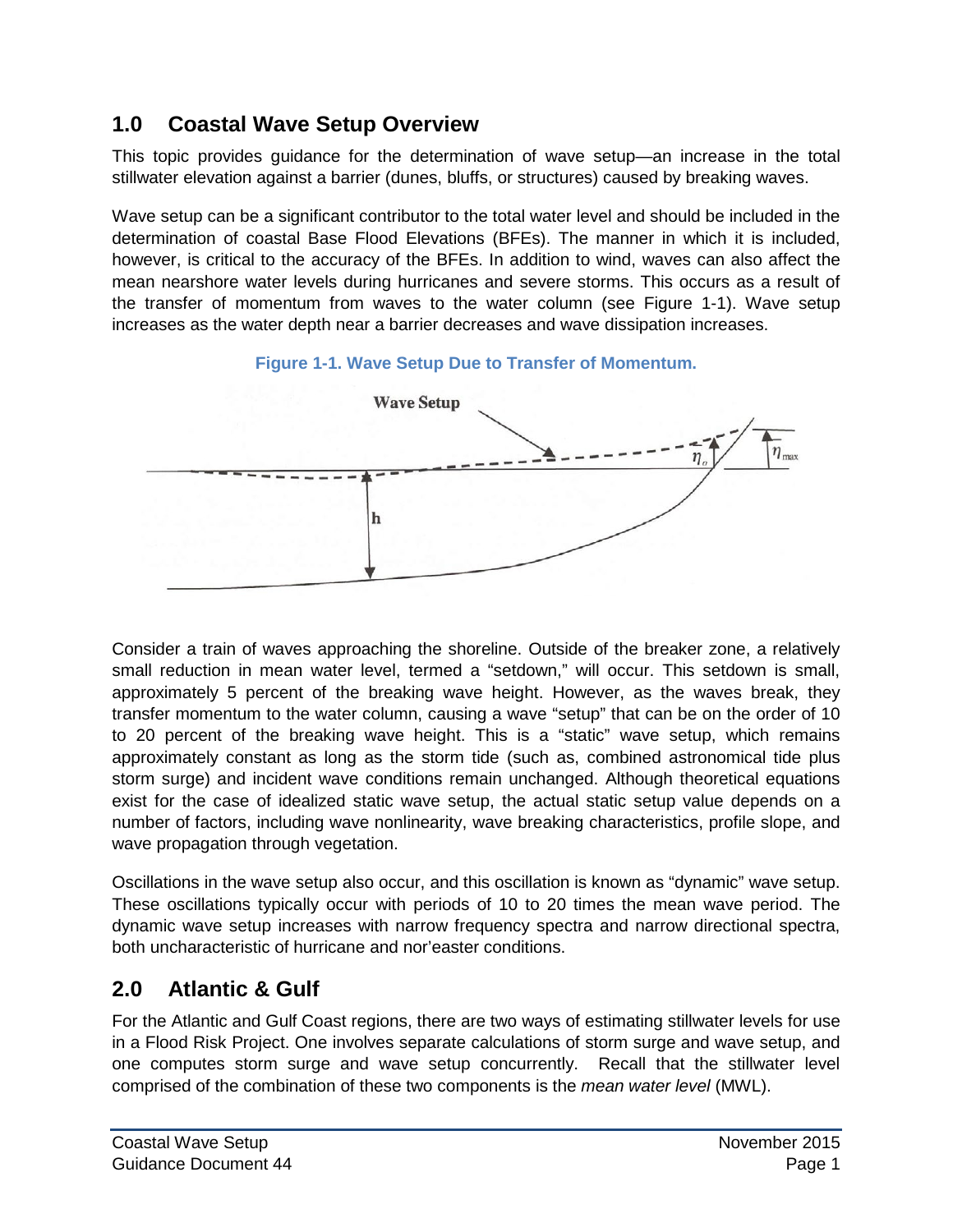In the first case, wave setup must be added to the storm surge stillwater level for overland wave transformation calculations, wave runup calculations, and for dune erosion removal/retreat calculations.

In the second case, the surge and wave setup components may have to be decoupled before wave runup calculations and dune removal/retreat calculations can be made (to avoid double counting wave setup). This will require the Mapping Partner to make separate wave setup calculations, and to subtract the calculated wave setup from the combined stillwater elevation (MWL) before using RUNUP 2.0 (or other wave runup procedures) or before estimating the frontal dune reservoir. WHAFIS calculations can proceed with the combined storm surge and wave setup stillwater level (MWL), but the wave setup value should not be input separately into WHAFIS, even if it is known, to avoid double counting the wave setup.

# **2.1 Estimating Static Wave Setup**

There are several methods for establishing static wave setup. One method uses the results described in the USACE Shore Protection Manual (SPM), which present normalized wave setup as a function of bottom slope and the deepwater wave steepness (*Ho/Lo*), as shown in Figure 2-

1. (The symbol S for static wave setup in Figure 2-1 will be replaced by  $\eta$  here). Other methods include those developed by Goda (2000) and the Direct Integration Method (DIM), an integration of the governing equations. DIM was developed in conjunction with the development of the Pacific Coast Guidelines (FEMA 2004). The first two methods (SPM and Goda) yield a computation of wave setup at the landward limit of flooding, while the DIM method yields wave setup estimates at any point along a shore-normal transect.

A comparison analysis of these three methods was conducted by the Pacific Coast Guidelines technical working group (TWG). The TWG found that the DIM methodology yielded static wave setup values ranging from 60 to 100 percent larger than those from the SPM methodology. However, the DIM methodology values were less than 16 percent greater than those predicted by Goda. It was concluded by the TWG that the DIM methodology provides a better estimate of wave setup than the SPM methodology (FEMA 2004).

The Mapping Partner can use the DIM methodology to determine static wave setup. A reduction of up to 16 percent (based on the comparison with the Goda methodology) may be applied to the DIM results if evidence<sup>[1](#page-6-0)</sup> suggests a reduction is appropriate.

<span id="page-6-0"></span><sup>&</sup>lt;sup>1</sup> Evidence that indicates a reduction is appropriate can include measured water level data during previous severe storms affecting the study area.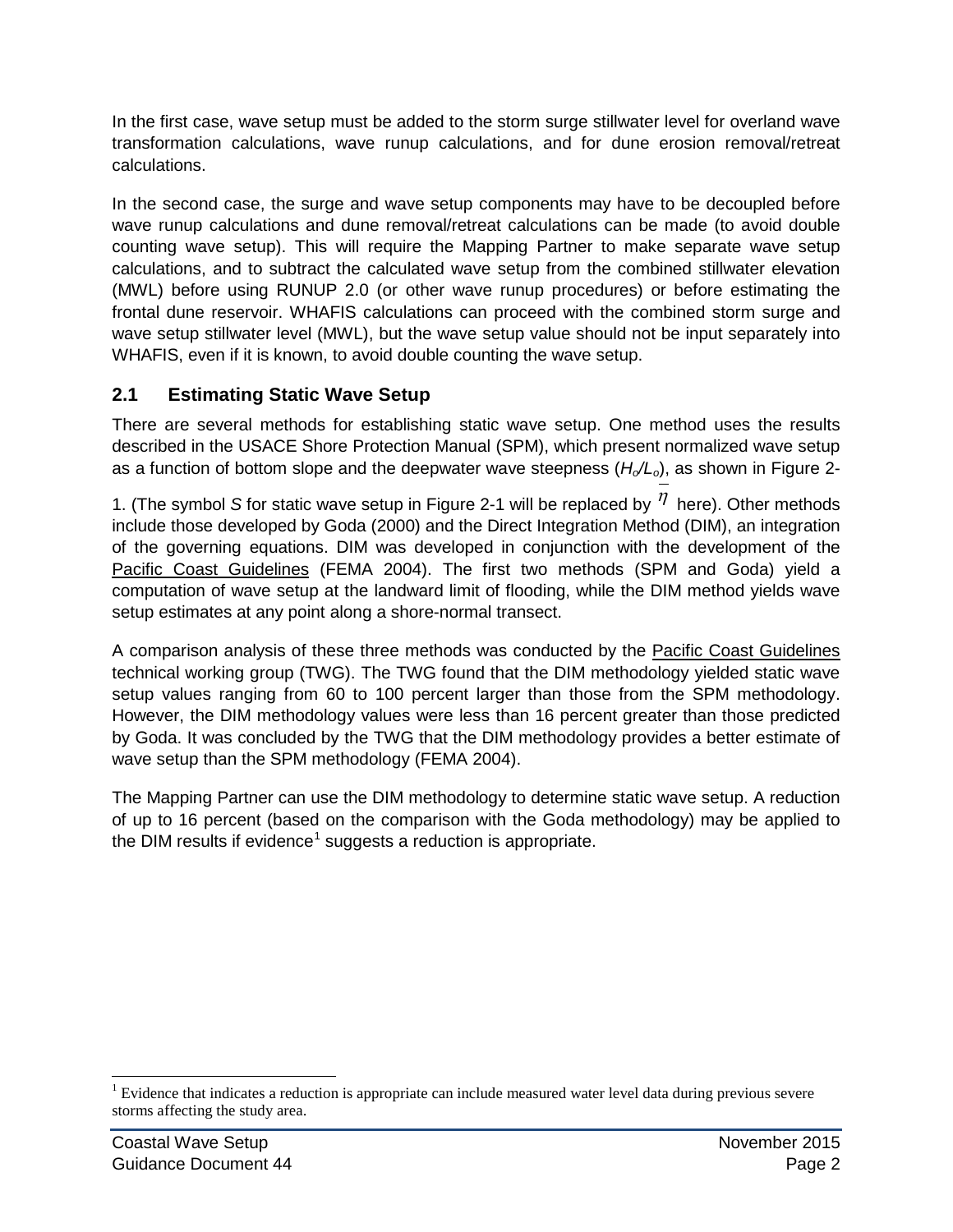**Figure 2-1. Methodology for Calculating Wave Setup (from USACE SPM).**



The DIM methodology can be written as follows for the static wave setup  $($ <sup> $\eta$ </sup>) which allows direct calculation of the effect of profile slope (*m*) and deepwater wave steepness (*Ho/Lo*):

$$
\overline{\eta}/H_{o} = 0.160 \frac{m^{0.2}}{(H_{o}/L_{o})^{0.2}}
$$
 (Eq. 2-1)

Note that the SPM and Goda methods provide the wave setup at the landward limit of flooding. Thus, in some cases a method might be required to determine the wave setup value at the normal (+/- MSL) shoreline for later transect applications. It is recommended that the Mapping Partner proportion the maximum wave setup as determined by the SPM or Goda method to determine the approximate wave setup at the normal shoreline. Denoting the wave setup at the shoreline as  $\overline{\eta_{o}}$  and the maximum setup as  $\overline{\eta_{max}}$ ,  $\overline{\eta_{o}}$  can be approximated as

$$
\overline{\eta_o} = \left[ 1 - \frac{3\kappa^2}{8} \frac{1}{\left( 1 + \frac{3\kappa^2}{8} \right)} \right] \overline{\eta_{\text{max}}}
$$
 (Eq. 2-2)

which simplifies to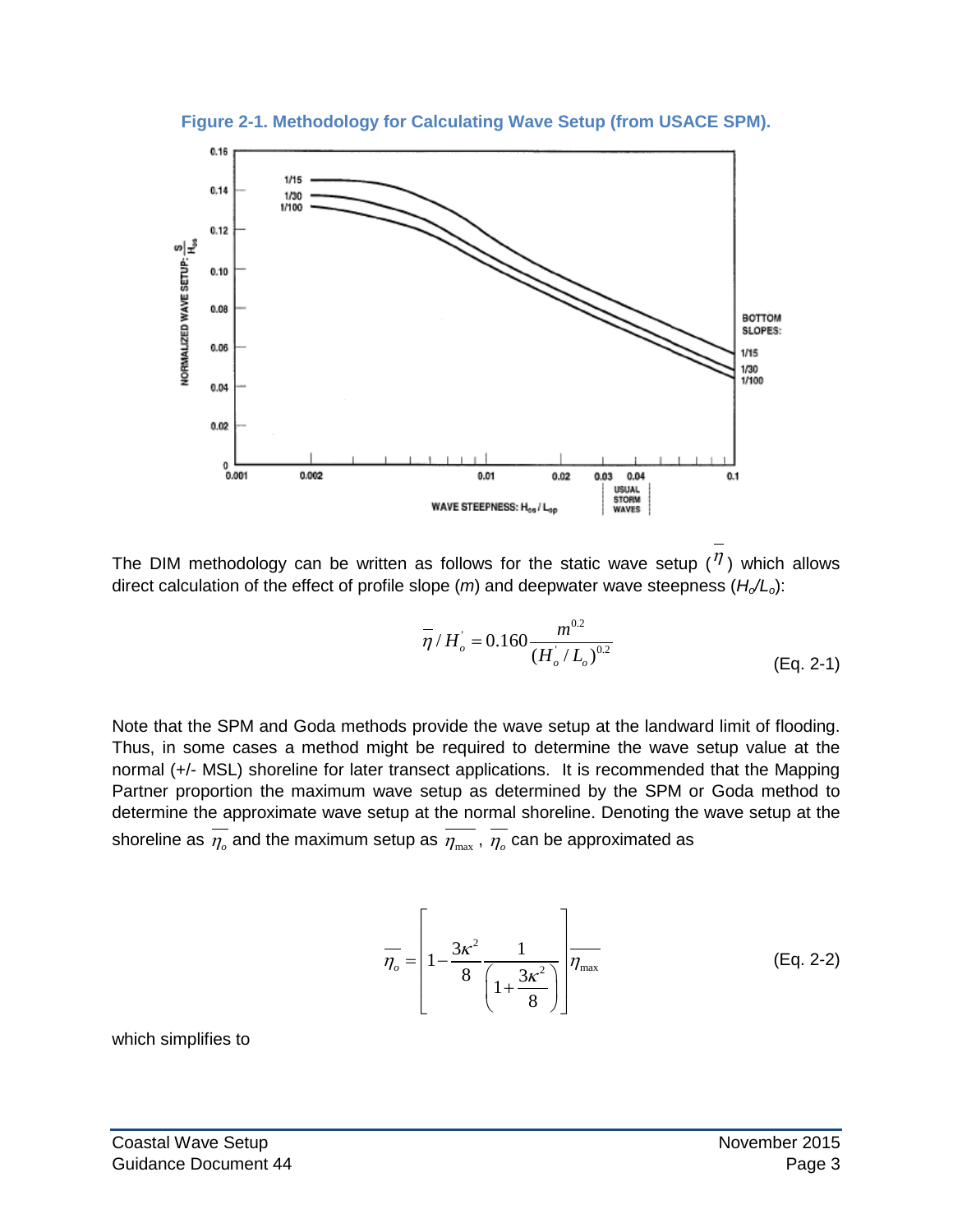$$
\overline{\eta_0} = \left[ \frac{8}{\left(8 + 3\kappa^2\right)} \right] \overline{\eta_{\text{max}}}
$$
 (Eq. 2-3)

where  $\kappa$  is the ratio of breaking wave height to breaking water depth. For the case of significant wave height and non-vegetated slopes, typical values of  $\kappa$  range from 0.4 to 0.6.<sup>[2](#page-8-0)</sup> These values result in

$$
\overline{\eta_{o}} = 0.88 \text{ to } 0.94 \ \overline{\eta_{\text{max}}} \approx 0.9 \ \overline{\eta_{\text{max}}}
$$

(Eq. 2-4)

Procedures for calculating wave setup on an open coast will be presented, followed by cases of setup on levees, which entail modifications to the open coast method. As seen in Equation 2-1, wave setup calculations require a reference wave height. In this case, the effective deepwater significant wave height is *H´o*.

#### **2.2 Wave Setup on an Open Coast**

#### **2.2.1 Determining a Reference Deepwater Significant Wave Height**

Estimation of the static wave setup requires an estimate of the deepwater significant wave height, which can be calculated or determined from hindcast data (such as that provided by the USACE Coastal and Hydraulics Laboratory Wave Information Studies (WIS) or other sources). WIS modeling stations are located continuously along the Atlantic and Gulf coasts. Because there are two primary statistical approaches for estimating storm surge elevations (Joint Probability Method (JPM) and Empirical Simulation Technique (EST)), two approaches are recommended to determine a reference deepwater wave height. The JPM methodology requires the development of synthetic storms in accordance with the historical database. For tropical storms, this involves calculating storm surges and waves based on a large number of synthetic storms. For nor'easters, the database may be better suited to the EST method or the use of a wave hindcast method based on the windfields used to generate the storm surge.

#### **2.2.1.1 JPM—Wave Setup Due to Tropical Storms**

The SPM provides recommendations for calculating the deepwater wave characteristics associated with a tropical storm. The SPM method includes two equations, one for the maximum significant wave height and one for the associated wave period. In addition, a graph is provided that represents the non-dimensional distribution of significant deepwater wave heights in a hurricane. The equations and graph are discussed below.

<span id="page-8-0"></span><sup>&</sup>lt;sup>2</sup> The values of K cited here assume wave setup is due to wave breaking only (i.e., no reduction in wave setup due to vegetation – see Section 2.2.3.1) and waves are passing over a sloping surface without significant changes in slope. If the ground surface along the transect changes slope suddenly (e.g., a bluff or levee landward of a marsh) then the Mapping Partner may consider breaking the wave setup analysis into segments and calculating a different  $\kappa$  for each segment.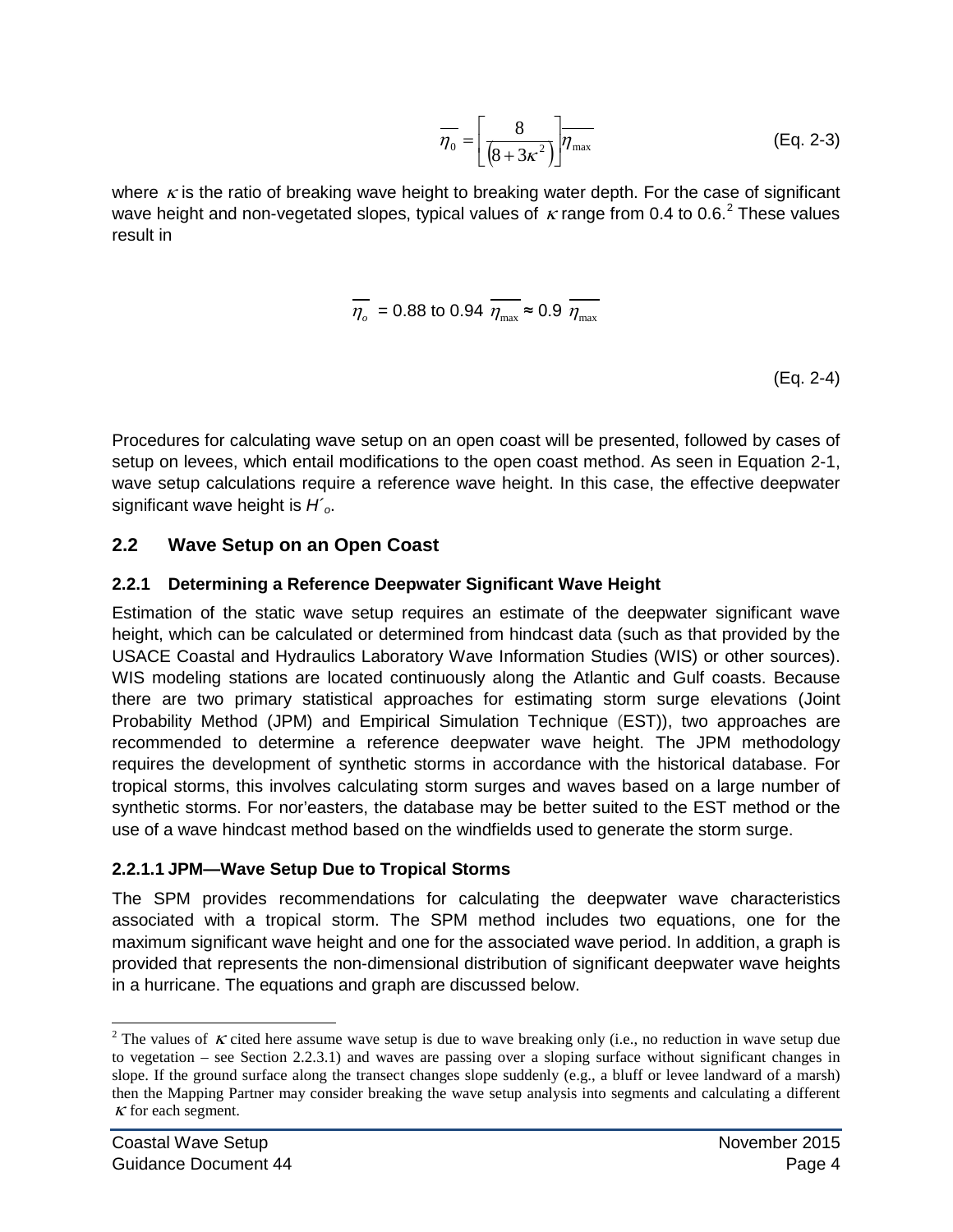The wave characteristics (significant height and associated period) are presented in the SPM in terms of the tropical storm parameters in both English and metric systems. The equations below are presented for the English system. The parameters are:

- Central pressure deficit: ∆*p* in inches of mercury
- Forward translational speed of hurricane:  $V_F$  in knots
- Radius to maximum winds: *R* in nautical miles
- Maximum sustained windspeed at 33 feet above the sea surface:  $U_R$  in knots
- Coefficient depending on hurricane speed:  $\alpha$  (dimensionless)
- Coriolis parameter:  $f$  (dimensionless)

where the Coriolis parameter,  $f$ , is given by

$$
f = 0.524 \sin \phi \tag{Eq. 2-5}
$$

and  $\phi$  is the latitude at the location of interest.

The equations for maximum significant wave height and associated period are:

$$
H_{o,\text{max}}^{'} = 16.5e^{\frac{R\Delta p}{100}} \left[ 1 + \frac{0.208\alpha V_F}{\sqrt{U_R}} \right]
$$
 (Eq. 2-6)

and

$$
T_s = 8.6e^{\frac{R\Delta p}{200}} \left[ 1 + \frac{0.104\alpha V_F}{\sqrt{U_R}} \right]
$$
 (Eq. 2-7)

where

$$
U_{\text{max}} = 0.868 \left( 73\sqrt{\Delta p} - 0.575 Rf \right)
$$
 (Eq. 2-8)

The parameter  $U_{R}$ , is expressed in terms of  $U_{max}$  as:

$$
U_R = 0.865U_{\text{max}} + 0.5V_F
$$
\n(Eq. 2-9)

The value of the parameter  $\alpha$  is recommended as unity (one) for slowly translating tropical storms, and this value is recommended for use here.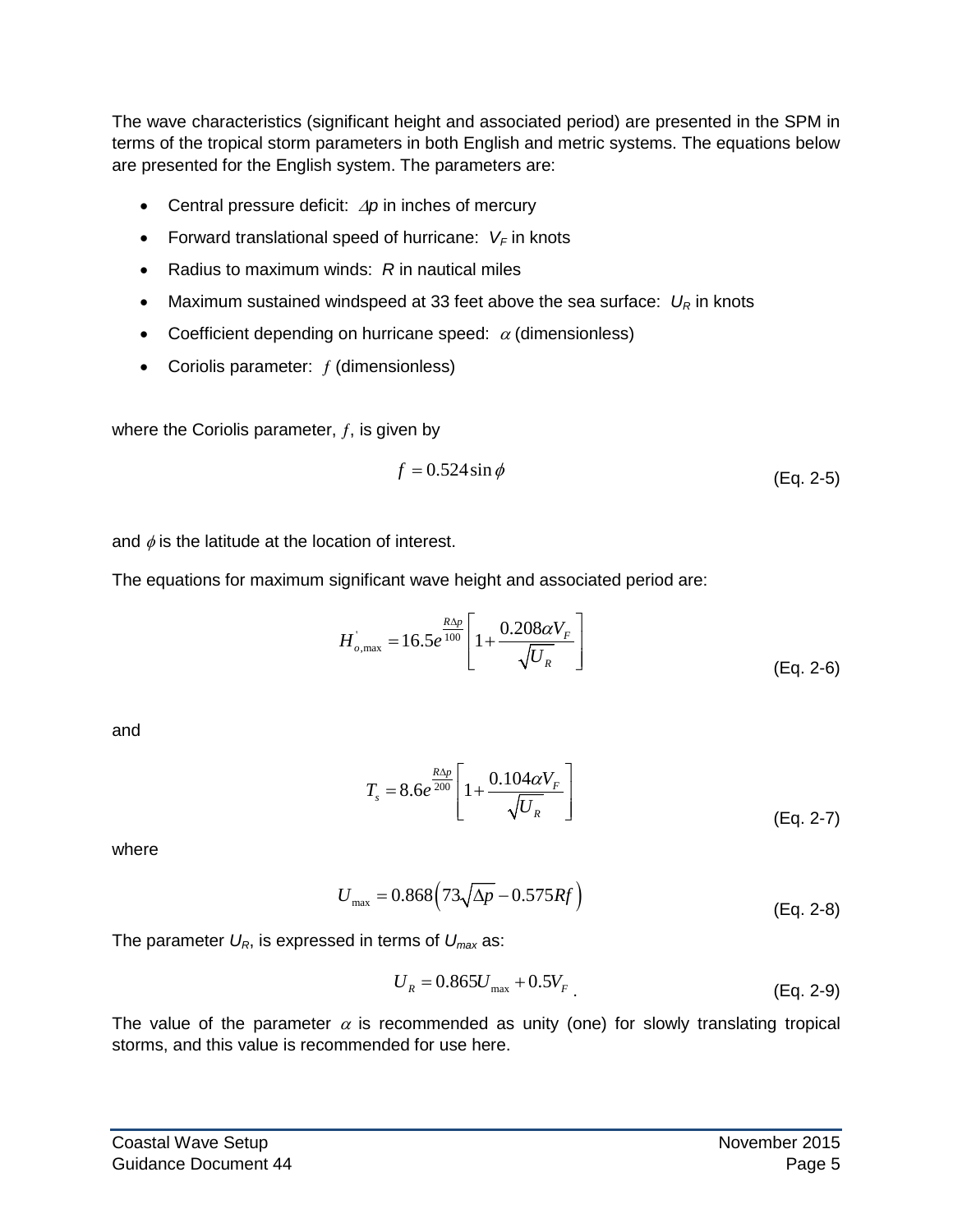Figure 2-2 presents the relationship for non-dimensional significant wave height as a function of non-dimensional distances relative to the tropical storm center. The distances are made nondimensional by the tropical storm radius to maximum winds (*R*).





As shown in Figure 2-2, the SPM model predicts waves that propagate in approximately the same direction as the local winds. For these purposes, wave height distributions are presented for two distances offshore, and it is recommended that the applied distribution be prorated by the actual distance of the tropical storm center from the shoreline. The two distributions are presented in Figure 2-3 along with the SPM distribution. The deviations from the SPM model are based on the recognition that waves diffract and disperse in advance of a hurricane. The two distributions are associated with the following positions: (1) distances of more than 4 radii from the shoreline, and (2) at the shoreline. Specifically, the recommended relevant deepwater wave heights at the shoreline are:

#### **2.2.1.1.1 Tropical Storm Center More Than 4 Radii (R) From the Shoreline**

$$
H_o/H_{o,\text{max}} = 0.40 + 0.20 \cos^2 \left[ \frac{\pi}{2} \left( \frac{r'-2}{12} \right) \right]_{, -10 < r' < 14}
$$
  

$$
H_o/H_{o,\text{max}} = 0.40 \, r' < -10, r' > 14
$$

 $(Eq. 2-10)$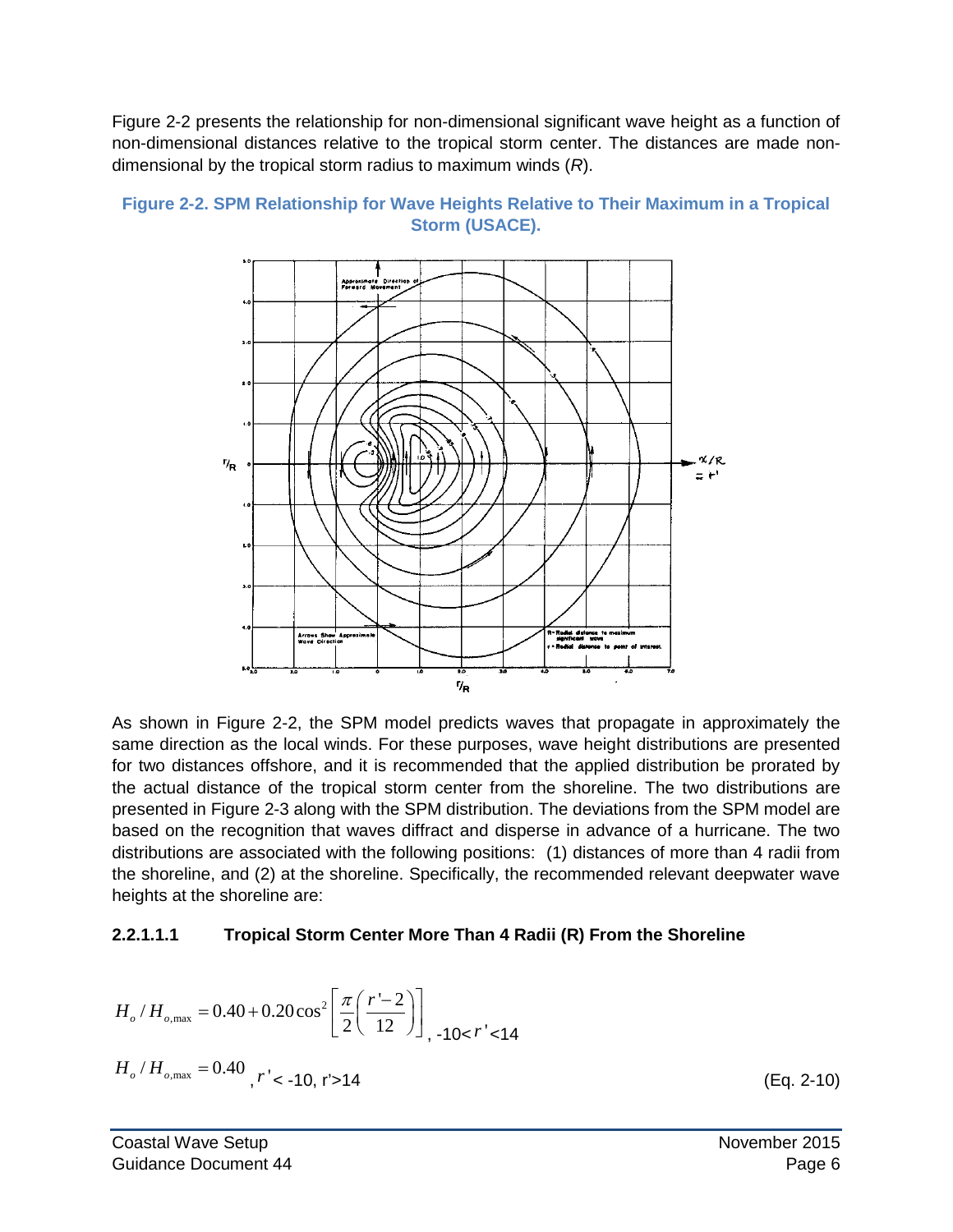#### **2.2.1.1.2 Tropical Storm Center At the Shoreline**

 $H_o/H_{o,\text{max}} = 0.3, \quad r' < -3.0$  $H_o/H_{o,\text{max}} = 0.3 + 0.233(r+3), -3.0 < r' < 0$  $H_o / H_{o, \text{max}} = 1.0, \quad 0 < r' < 1.0$  $H_o/H_{o,\text{max}} = 1.0 - 0.10(r'-1), \quad 1 < r' < 8$  $H_o/H_{o,\text{max}} = 0.3, r' > 6$ 

(Eq. 2-11)

where  $r' = x/R$ .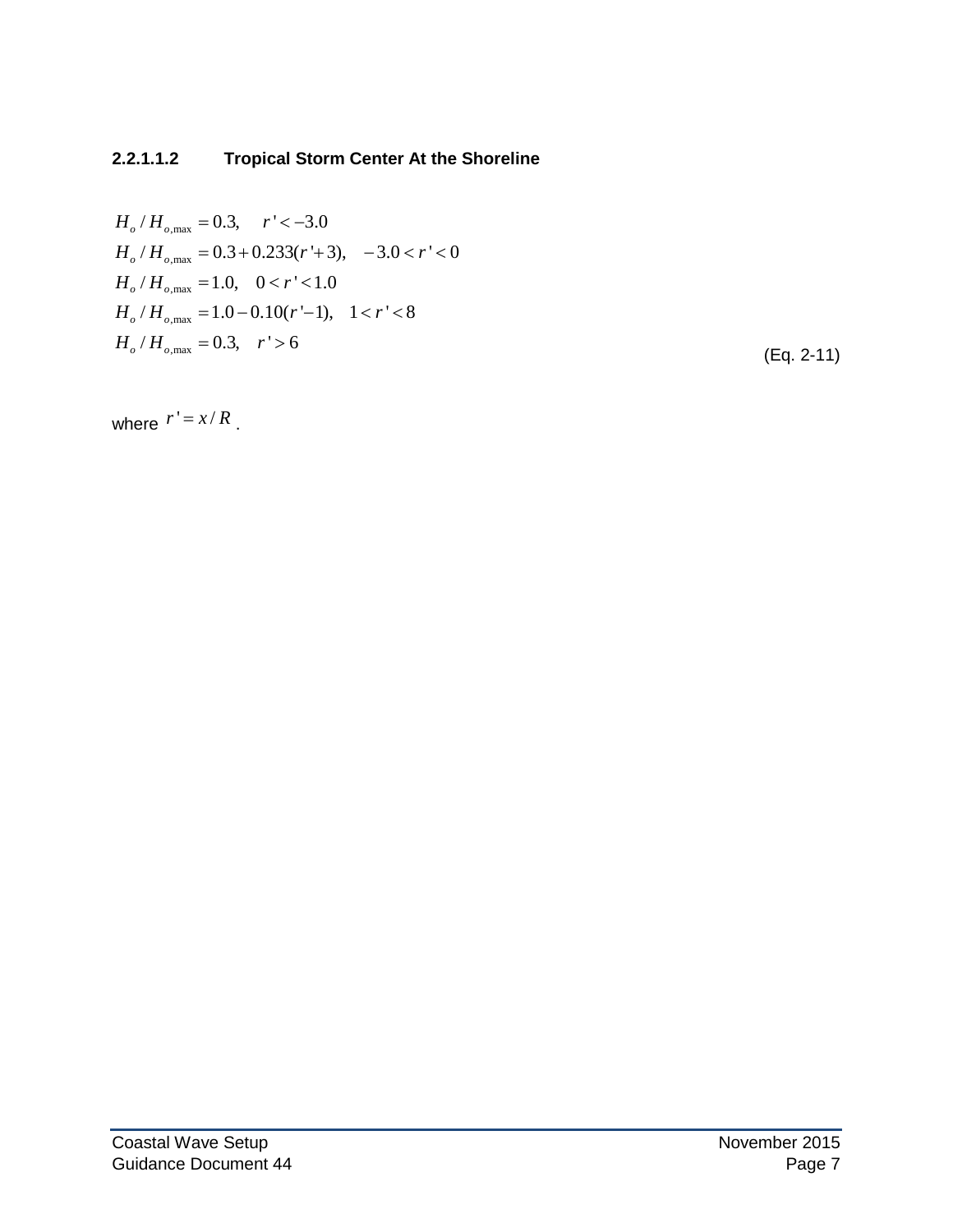#### **Figure 2-3. Recommended Relative Wave Height Along a Line Perpendicular to Tropical Storm Translation Direction**



With the maximum significant wave height and associated period known along a line perpendicular to the tropical storm translation direction, the effective wave height at any location can be determined from the approximate graphical relationship in Figure 2-3 or Equations 2-10 and 2-11, which present local significant deepwater wave height relative to the global maximum deepwater significant wave height. The recommended effective wave period at all locations is given by Equation 2-7.

The effective profile slope (*m*) can be based on the average slope out to the breaking depth, which may be approximated by  $H_0$ , and the static wave setup calculated by Equation 2-1.

#### **2.2.1.2 EST - Wave Setup Due to Nor'easters**

As noted, the EST method is better suited to calculating wave setup when using a database for nor'easters. In this case, it is appropriate to determine a field of reference deepwater wave heights based on hindcasts using the windfield applied to calculate wind surge. The Mapping Partner may consider both 1-D and 2-D methodologies for calculating wave characteristics.

The method for determining a deepwater wave height in cases where the EST method is used to calculate wind surges differs only slightly from that of the JPM method. The difference is that historical storms, rather than synthetic storms, are used in the EST methodology. The general approach is to estimate the necessary parameters ∆*p*, *R*, *VF, etc.,* for each of the historical storms and then to apply the procedures presented for the JPM method to calculate static wave setup. The forward velocity  $(V_F)$  is determined from the path characteristics used in the simulation, so only the central pressure deficit (∆*p*) and the radius to maximum winds (*R*) need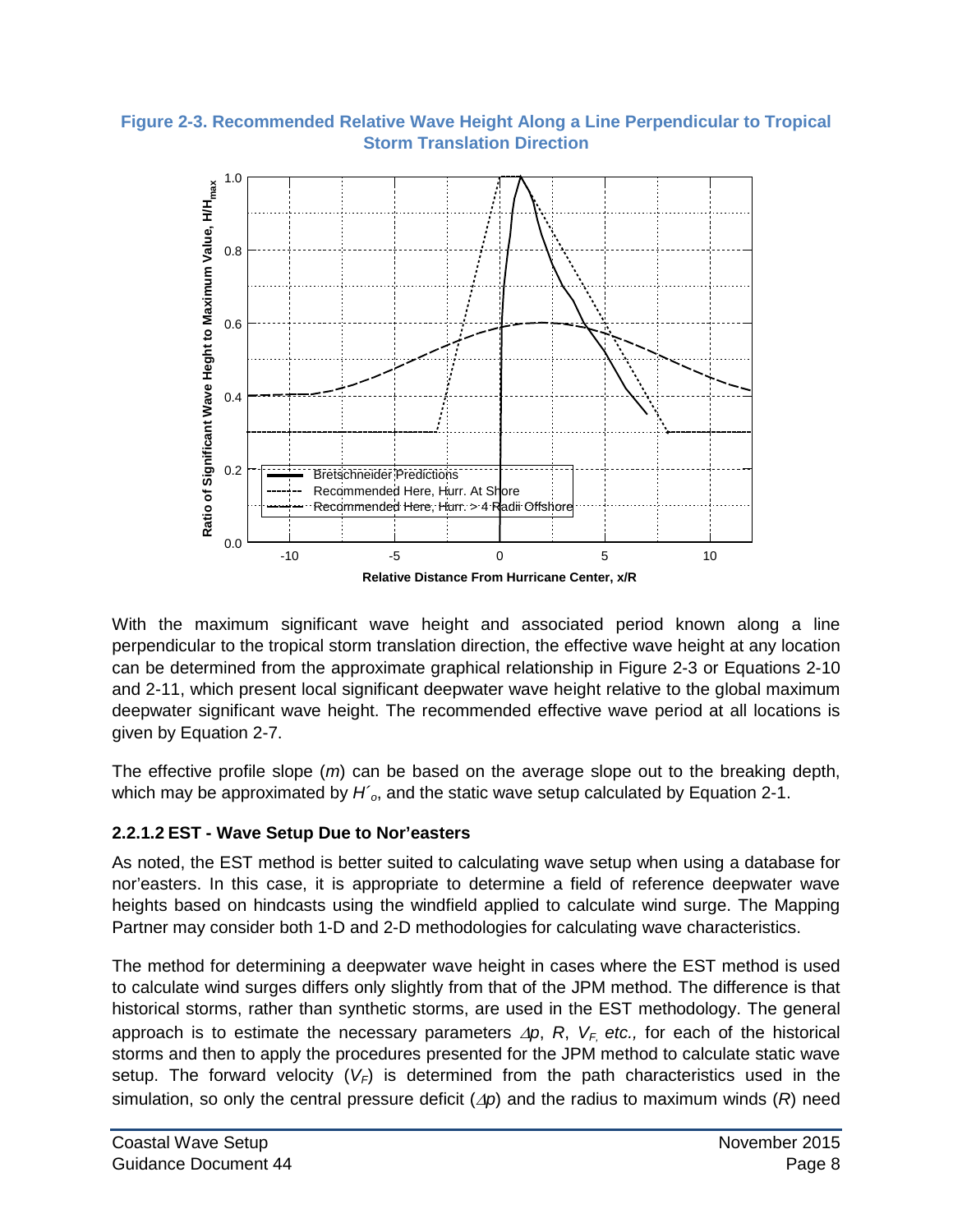to be determined. The subsections below describe one approach to determine these variables. The Mapping Partner may evaluate other approaches.

It is recommended that the radius to maximum winds (*R*) be determined from inspecting the historical windfield.

The central pressure deficit (∆*p*) can be related approximately to the maximum wind (*Umax*) in the windfield used in Equation 2-8, which is provided below in a different form:

$$
\Delta p = 1.88 \times 10^{-4} \left( \frac{U_{\text{max}}}{0.868} + 0.575 Rf \right)^2
$$
 (Eq. 2-12)

With the above-referenced definitions and knowledge of the track of the tropical storm, it is possible to apply the procedures described earlier for the JPM approach.

#### **2.2.2 Wave Setup On a Coastal Structure**

The following subsections address the case of wave setup on a coastal structure. Figure 2-4 presents the case of a non-overtopped structure.

## **Figure 2-4. Definition Sketch for Non-Overtopped Structure**



Because of the steep slopes associated with some coastal structures like breakwaters and seawalls, wave setup may be greater over this portion of the profile and should be treated separately. Referring to Figure 4, the setup must be considered in two components. The first setup component  $(\eta_1)$  is the water depth,  $h_1$ , determined at the toe of the levee, and the second setup component  $(\eta_2)$  is determined for the sloping structure. In order to quantify  $\eta_1$ , the breaking wave height and water depth must be determined.

## **2.2.3 Determining the Breaking Wave Height and Water Depth**

It can be shown that the non-dimensional breaking wave height (*Ho/Lo*) is a function of the deepwater wave steepness (*H´o/Lo*), as shown in Figure 2-5.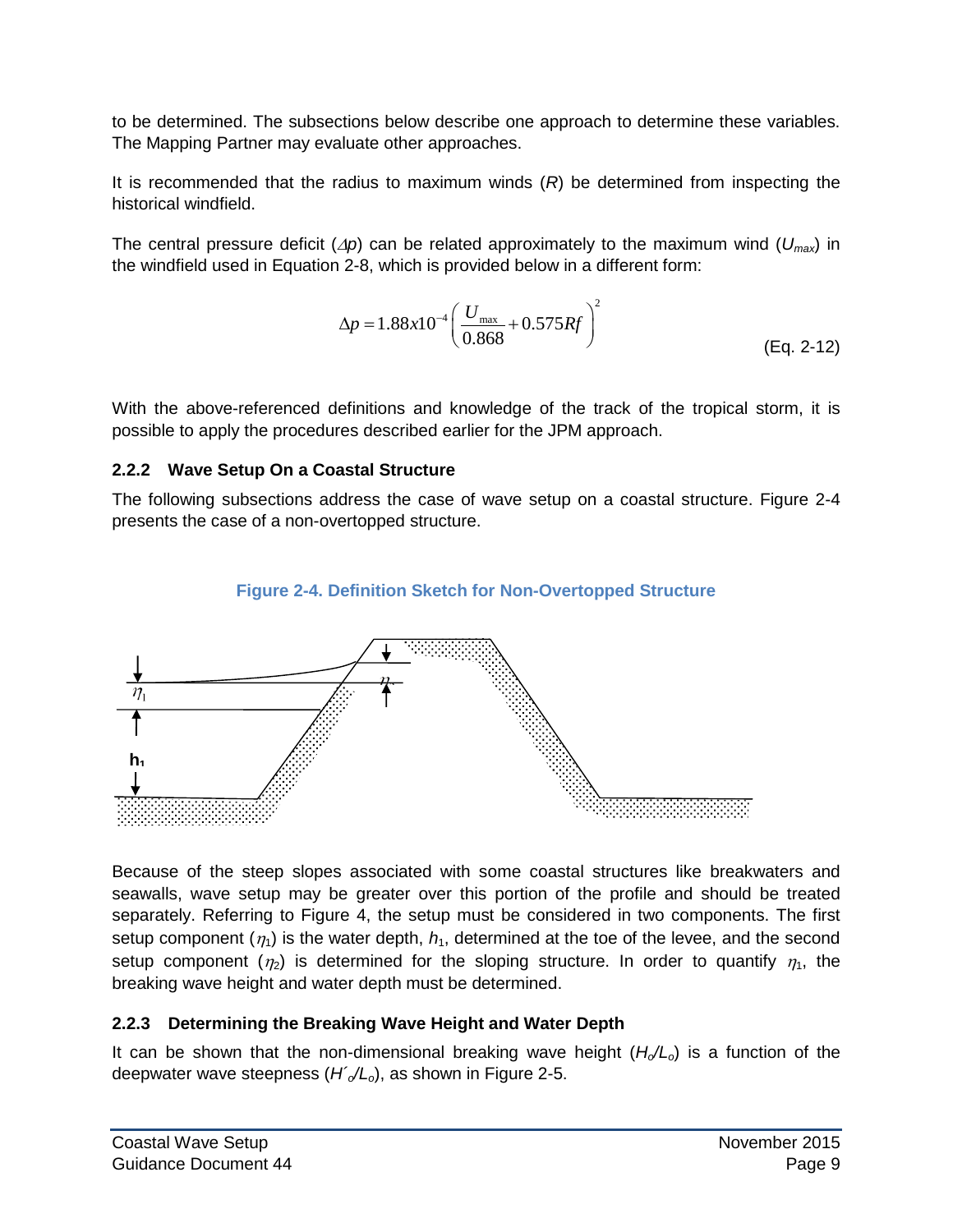

**Figure 2-5. Dimensionless Breaking Wave Height vs. Deepwater Wave Steepness**

The non-dimensional breaking wave height and water depth associated with the maximum local waves are based on the deepwater wave steepness  $(H'_c/L_o)$ , where  $L_o=5.127^2$  in the English system of units being used here. The breaking wave height differs from the deepwater wave height by  $\pm 10$  percent at most, over the range plotted in Figure 2-5. Figure 2-6 presents the dimensionless breaking water depth (*ho*/*Lo*), which will be useful later.

#### **2.2.4 Non-Overtopped Structure**

The wave setup at depth  $h_1$  is determined by referring to Figure 2-7, which presents the proportion of wave setup that would occur in any depth proportional to the breaking depth (the latter determined from Figure 2-6). The value of  $\eta_2$  is determined as

$$
\eta_2 = 0.15(h_1 + \eta_1) \tag{Eq. 2-13}
$$

and the total wave setup is  $\eta_T = \eta_1 + \eta_2$ .

Later examples will illustrate the application of these methods.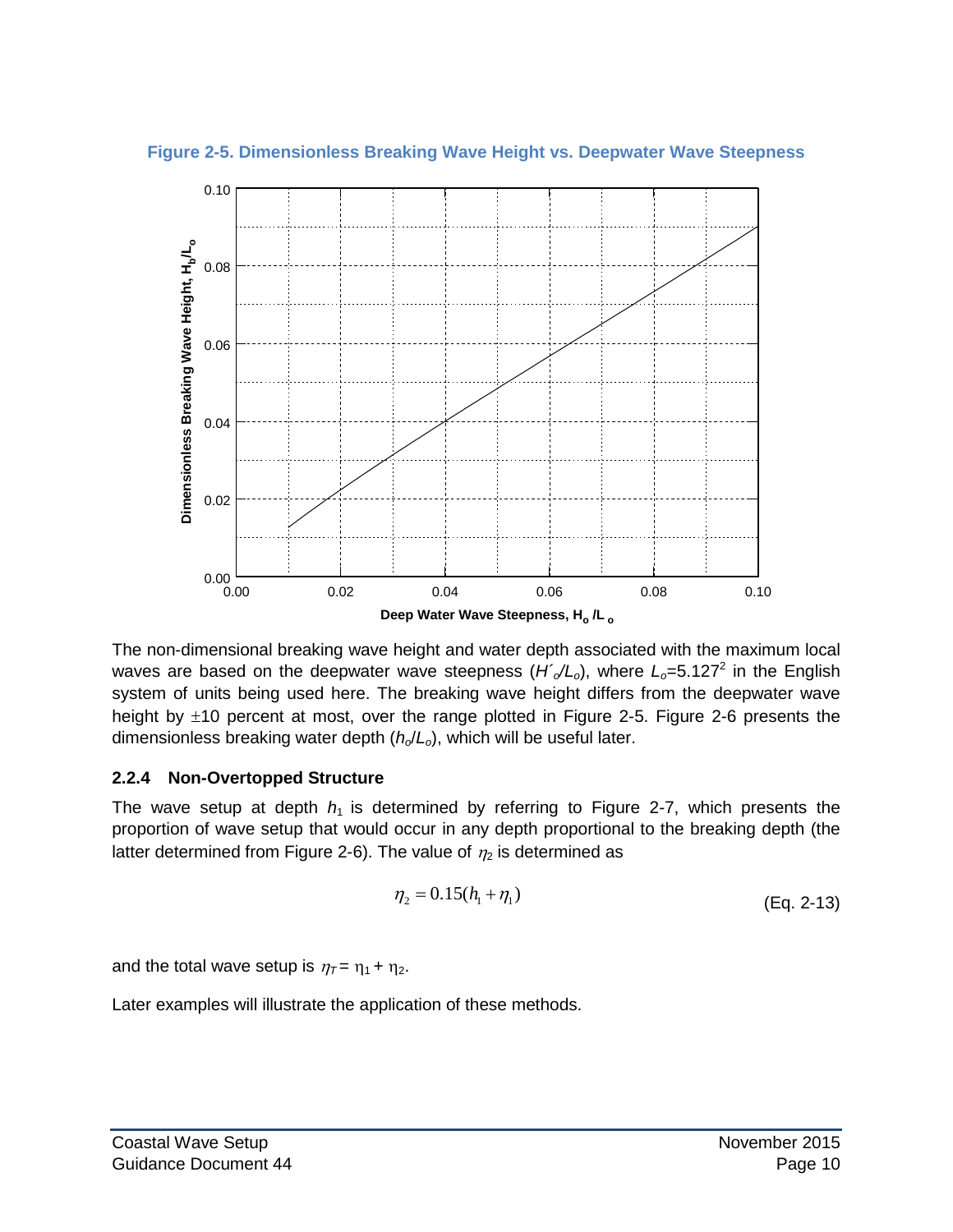**Figure 2-6. Dimensionless Breaking Water Depth vs. Deepwater Wave Steepness.**



**Figure 2-7. Proportion of Maximum Wave Setup that Has Occurred vs. a Proportion of the Breaking Depth.**



#### **2.2.5 Overtopped Structure**

For overtopped structures, the water depth (including the calculated storm surge) on top of the structure is denoted  $h_2$ . The recommended additional wave setup  $(\eta_2)$  for overtopped structures is: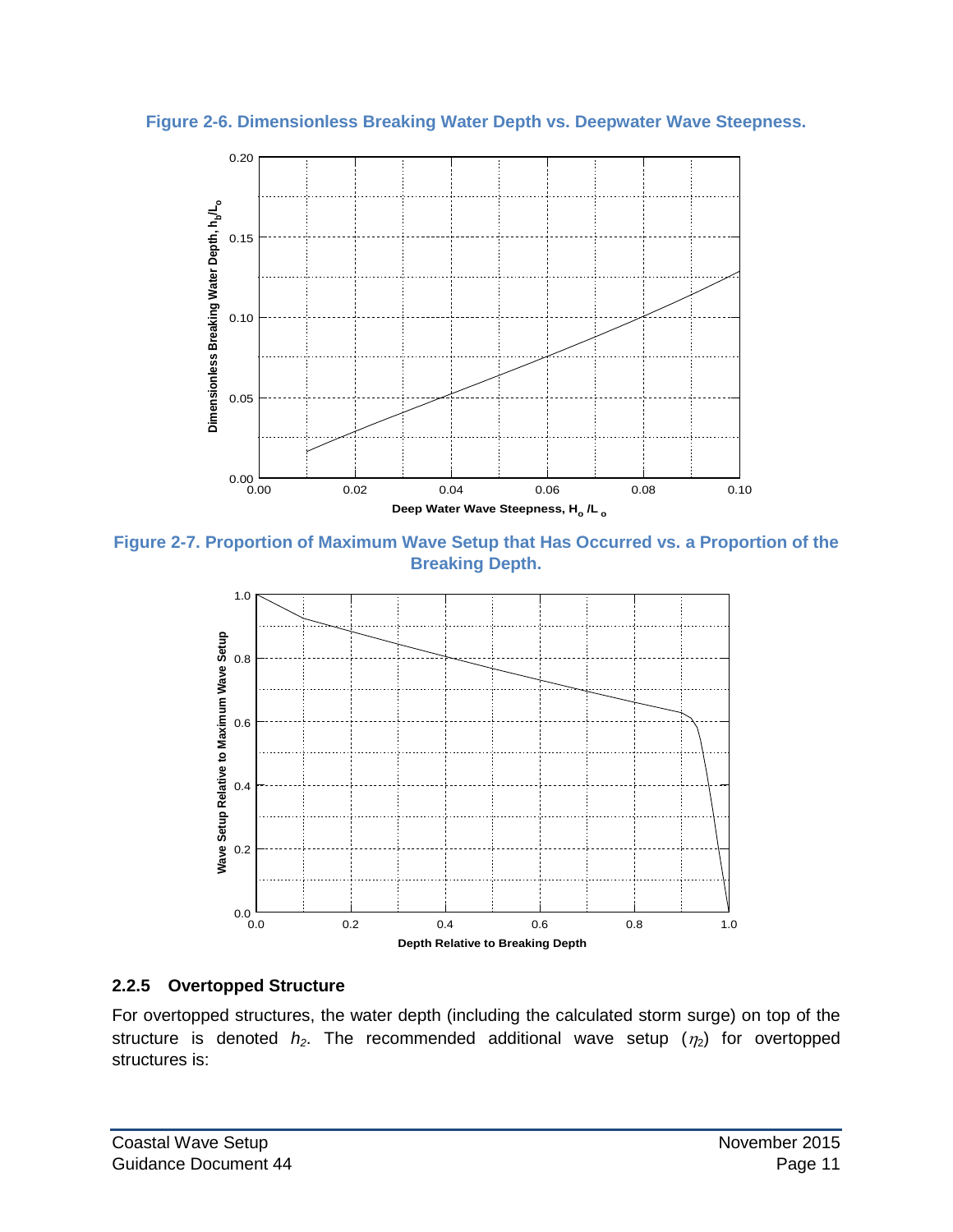$$
\eta_2 = 0.15(h_1 + \eta_1) \left[ 1 - \left(\frac{h_2}{h_1}\right)^2 \right]
$$
\n(Eq. 2-14)

and, as before,  $\eta_T = \eta_1 + \eta_2$ .

#### **2.2.6 Wave Setup—Special Cases**

#### **2.2.6.1 Vegetation and Bottom Friction Effects**

The methodology above is an approach to calculating static wave setup on an open coast and on coastal structures (non-overtopped and overtopped). The methods do not account for wave setup effects caused by nonlinear waves or wave energy losses caused by bottom friction or waves propagating through vegetation. If the Mapping Partner deems these effects to be significant, Dean and Bender (2006) should be consulted. A simplified approach uses results from Dean and Bender (2006) and show that the incremental wave setup associated with wave energy dissipation through vegetated areas or over dissipative bottoms can be approximated as one-third of the wave setup that would occur if the energy dissipation were caused by wave breaking. Thus, depending on the height and density of vegetation, or the nature of the dissipative bottom, the Mapping Partner may reduce the otherwise calculated wave setup by up to two-thirds.

As a preliminary rule of thumb for the vegetation case, if extensive, dense stands of vegetation extend near or above the base flood wave crest elevation, the two-thirds reduction might be appropriate; if extensive, dense stands of vegetation extend to the approximate base flood mean water elevation, a one-third reduction might be appropriate; if extensive, dense vegetation does not extend above the mid-depth of mean water level, no reduction for vegetation should be used.

#### **2.2.6.2 Wave Setup across Barriers Islands and Large Bays**

There may be instances where wave setup calculations along a specific transect are complicated by the topography along the transect and possibly by 2-dimensional effects. For example:

- Case 1: storm surge and waves propagate over a low-lying or eroded barrier island, across a small bay, and onto the mainland
- Case 2: storm surge and waves propagate over a barrier island and across a large bay or sound that separates the offshore barrier from the mainland

If, in the first case, storm surge inundates the entire barrier island or a large portion of the island, waves will pass over the island, possibly regenerate across the bay, and propagate onto the mainland. Wave setup in this case will increase as the overtopped barrier is approached, then will remain roughly constant across the bay, and will increase again as the waves break on the mainland (FEMA, 2004). The wave setup on the mainland may be higher than it would have been on a non-overtopped portion of the barrier, due to wave regeneration across the bay.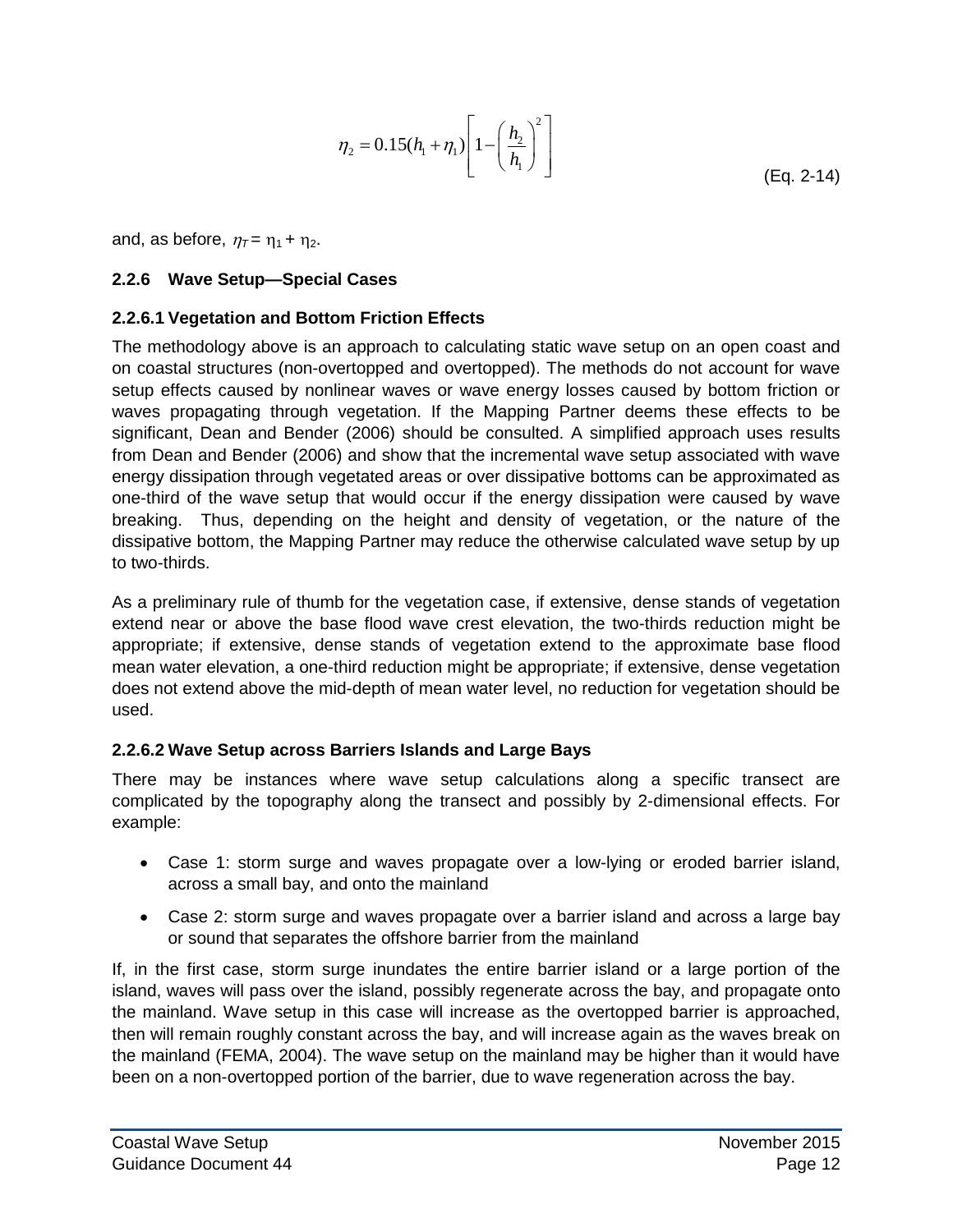If, in the first case, only a small portion of the barrier is overtopped by surge and waves, wave setup calculations along a transect through the overtopped section may overstate the wave setup on the mainland. The wave setup that passes across the overtopped section may be drained laterally into regions of the bay where no wave setup crosses the island. Twodimensional effects should be considered in this case.

The second case (large bay) may be similar to the partially overtopped barrier case, where twodimensional effects come into play. The volume of water that is required to "fill" the potential wave setup across the large bay can be approximated as the average bay width times the bay length times the average wave setup height. This volume must be supplied by flow across the barrier or by other means (e.g., rainfall across the bay and freshwater discharge into the bay) or the wave setup height will not be realized across the entire bay. The Mapping Partner should evaluate the various factors that may limit wave setup in this case, including the fraction of the barrier that is overtopped, the bay dimensions, the duration of the storm surge hydrograph above the barrier elevation, rainfall and freshwater discharge, etc. If sufficient water is not available to "fill" the potential wave setup, the Mapping Partner should examine 2-dimensional effects across the bay and estimate wave setup along the mainland shoreline accordingly. Final wave setup calculations on the mainland will then be made.

# **3.0 Pacific Coast**

Wave, meteorological, and bathymetric characteristics are quite different from those on the Atlantic and Gulf coasts. The wave differences are due to the longer period waves and generally distant generation locations resulting in narrower spectra for the Pacific Coast whereas the meteorological differences are fewer hurricanes and thus lower winds. The major bathymetric differences are due to the relatively narrow Pacific Coast continental shelf widths. There are two major consequences of these differences for the 1% annual chance Pacific Coast hazards: (1) the wind surge component is relatively small due to the lower wind velocities coupled with the narrow shelf widths, and (2) the narrow spectra result in a substantial oscillating component of the wave setup with periods of tens to hundreds of seconds. Thus, the oscillating wave setup is a significant component of the total wave runup and a major contributor to coastal hazards on the Pacific Coast.

# **3.1 Pacific Coast Methods**

Wave setup is the additional elevation of the water level due to the effects of transferring waverelated momentum to the surf zone. Momentum is transferred from winds to waves in the wavegenerating area (usually in deep water for the Pacific Coast) and then is conveyed to shore by the waves similar to the manner that waves transport energy from the generating area to shore; see Figure 3-1. A main difference between energy and momentum is that energy is dissipated in the surf zone whereas momentum is transferred to the water column. This transfer is equivalent to a shoreward-directed "push" on the water column that causes a *tilt* of the water surface; see Figure 3-2. The wave setup is small and negative seaward of the surf zone (*setdown*) and begins to increase in the surf zone due to the transfer of momentum; see Figure 3-3. If only one wave of a constant height and period were present, the wave setup would be steady.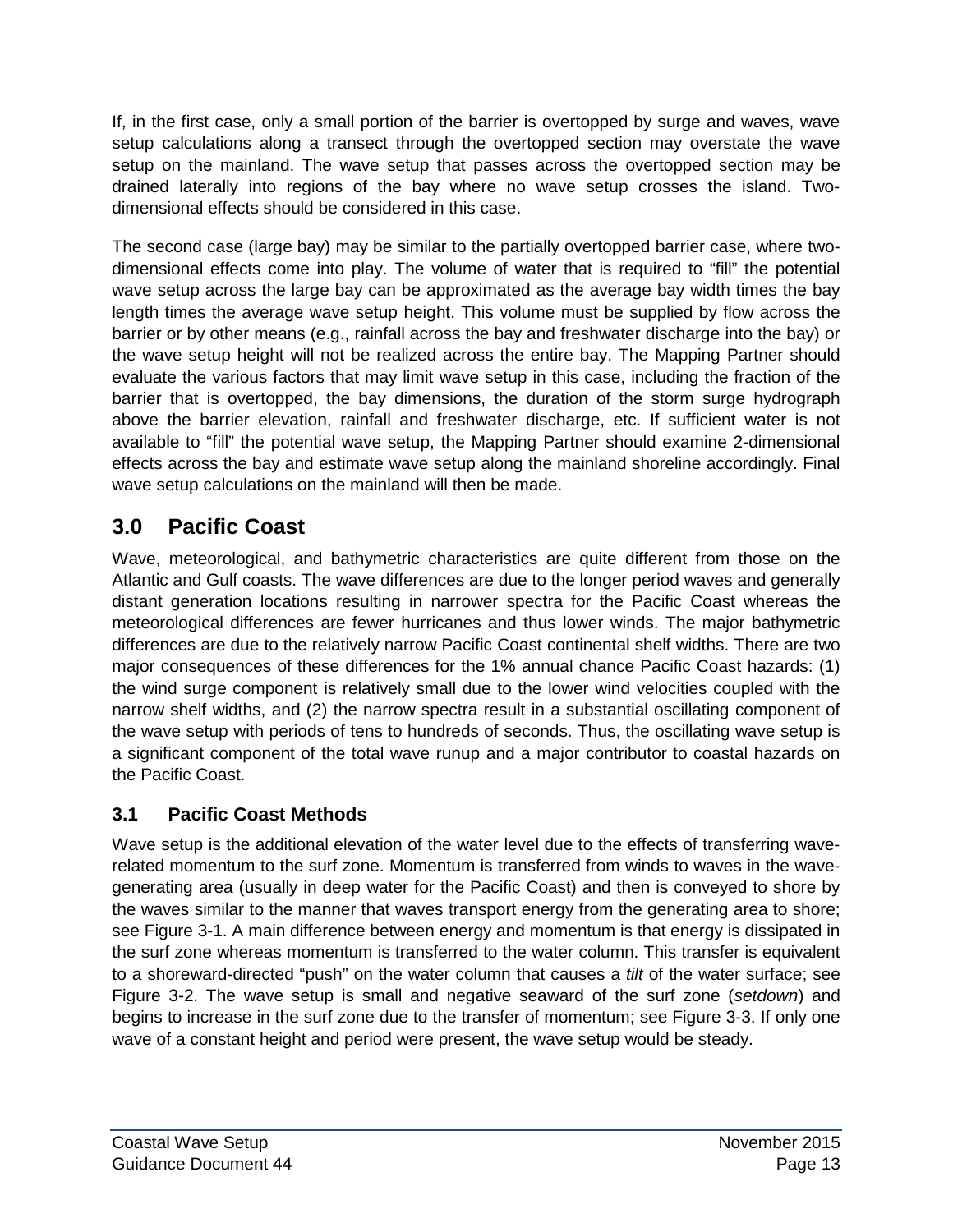Wave setup and runup contribute significantly to the damage potential of severe waves along the Pacific Coast. The total runup, R, includes three components: (1) static wave setup,  $\overline{\eta}$ , (2) dynamic wave setup,  $\hat{\eta}$  , and (3) incident wave runup,  $\,R_{_{inc}}$  , i.e., conceptually:

$$
R = \overline{\eta} + \hat{\eta} + R_{inc}
$$
 (Eq. 3-1)

in which  $\overset{-}{\eta}$  and  $\overset{\frown}{\eta}$  are the magnitudes of the mean and oscillating wave setup components and *R<sub>inc</sub>* is the runup component due to the incident waves. Guidance for calculating wave runup can be found in the Coastal Wave Runup Guidance document. In application, the two oscillating components  $(\hat{\eta}$  and  $R_{inc}$ ) are combined statistically to determine exceedance levels. Unless stated differently in this document, *R* refers to 2% runup conditions. The oscillating component of wave setup is a type of infragravity wave and is referred to here as *dynamic wave setup*. Each of the three components of total runup is defined and discussed below.



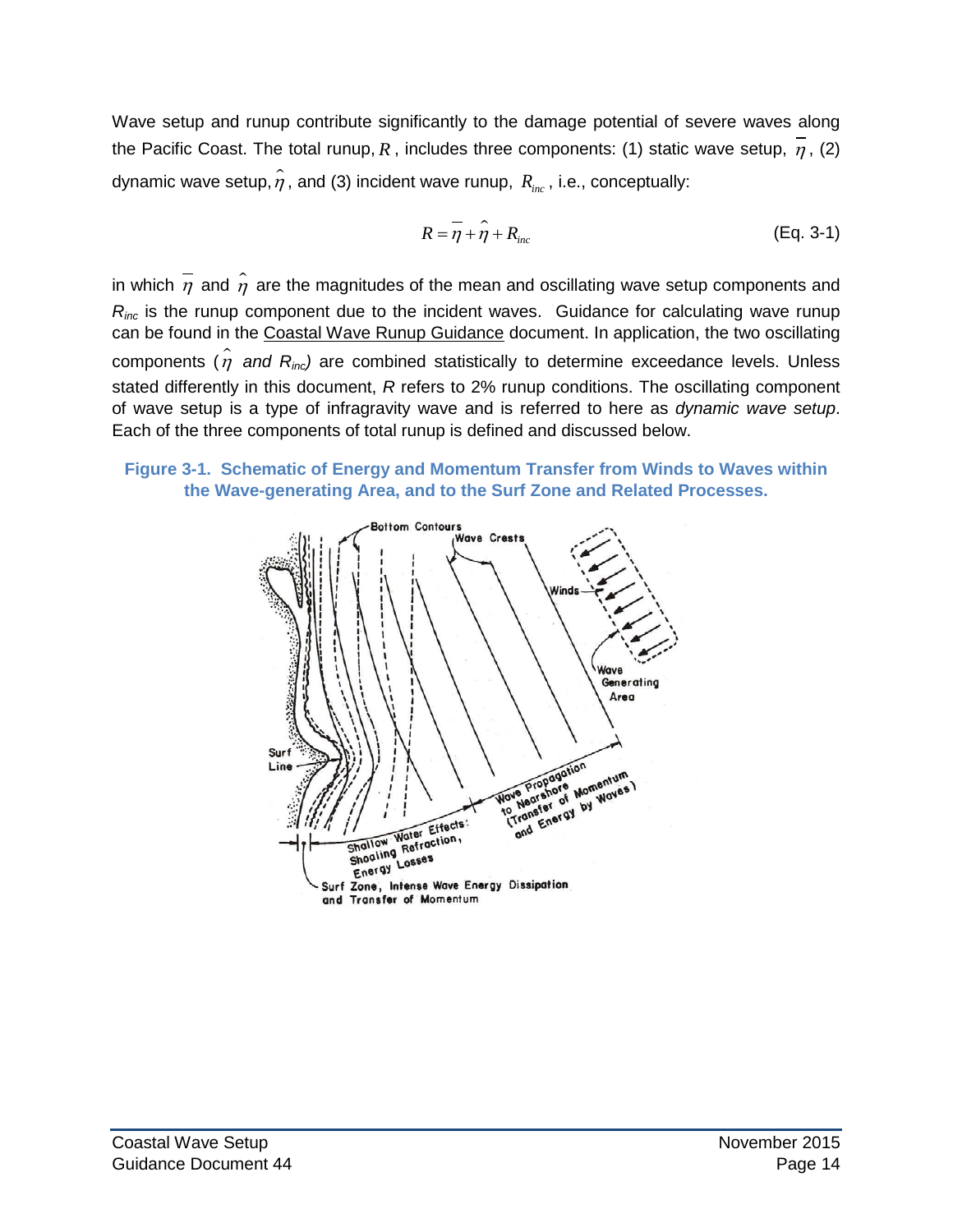

#### **Figure 3-2. Wave Setup Due to Transfer of Momentum**

For a single wave component, the static setup,  $\overline{\eta}$  (h), at any water depth, h, can be expressed as:

$$
\overline{\eta}(h) = \left(-\frac{\kappa}{16} + \frac{(3/8)\kappa}{1 + (3/8)\kappa^2}\right)H_b - \frac{(3/8)\kappa^2}{1 + (3/8)\kappa^2}h\tag{Eq. 3-2}
$$

where  $\kappa$  is the ratio (assumed a constant) of the breaking wave height to water depth within the surf zone and h is the still water depth, i.e., the depth in the absence of waves or wave effects. The wave setup at the still water line,  $\overline{\eta}_o$ , and the maximum wave setup,  $\overline{\eta}_{max}$ , can be expressed from Equation 3-2 in terms of the breaking wave height,  $H_b$ :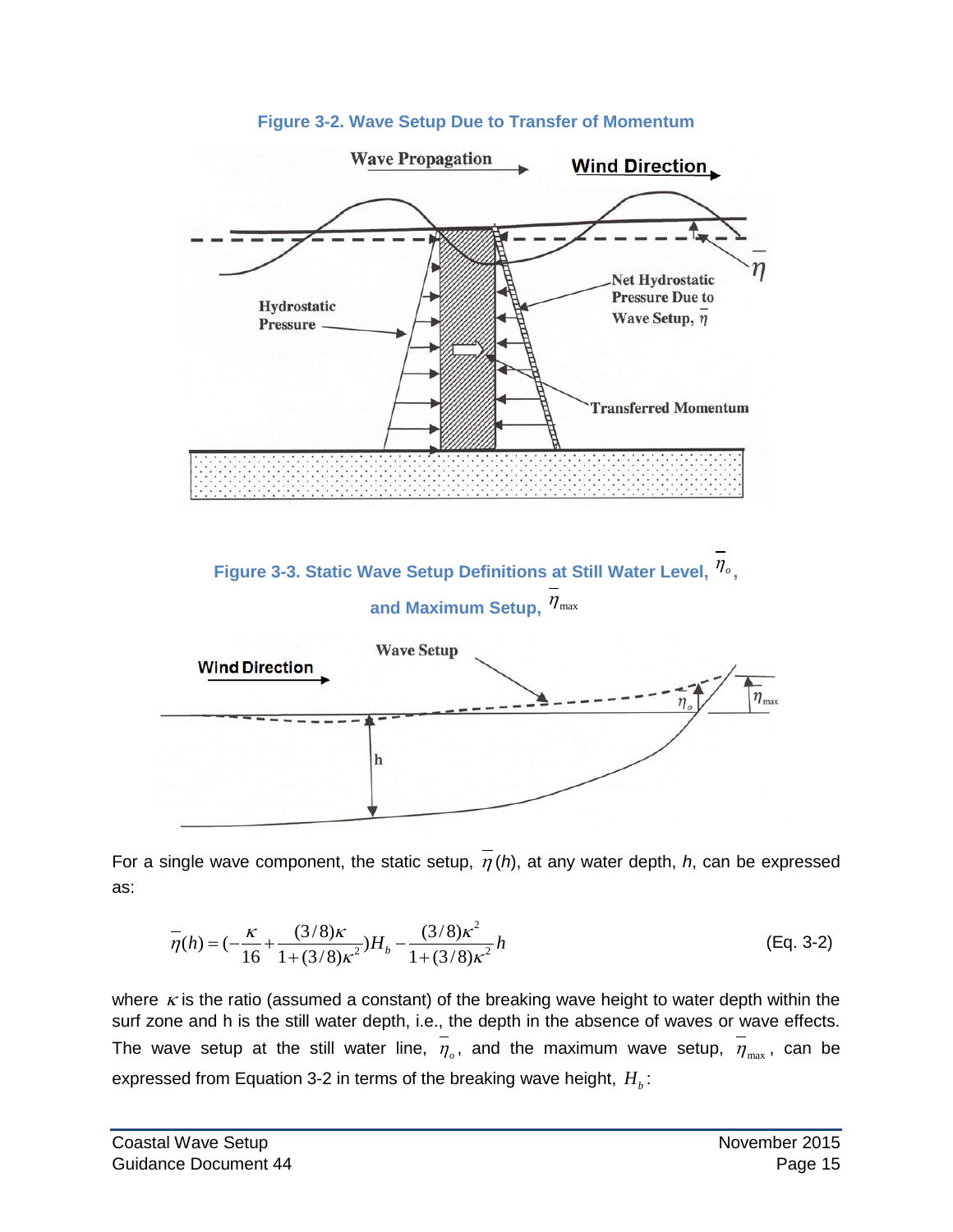$$
\overline{\eta_o} = \left(-\frac{\kappa}{16} + \frac{(3/8)\kappa}{1 + (3/8)\kappa^2}\right)H_b
$$
 (Eq. 3-3)

The equivalent expression for the maximum wave setup,  $\overline{\eta}_{\text{max}}$ , is:

$$
\overline{\eta}_{\text{max}} = \left\{ \frac{(-\frac{\kappa}{16} + \frac{(3/8)\kappa}{1 + (3/8)\kappa^2})}{(1 - \frac{(3/8)\kappa^2}{1 + (3/8)\kappa^2})} \right\} H_b
$$
 (Eq. 3-4)

For the usual value of  $\kappa = 0.78$ , the following relations result:

$$
\overline{\eta}(h) = 0.189H_b - 0.186h\tag{Eq. 3-5}
$$

$$
\overline{\eta_o} = 0.189 H_b \tag{Eq. 3-6}
$$

$$
\overline{\eta}_{\text{max}} = 0.232H_b \tag{Eq. 3-7}
$$

More realistic wave-breaking models that account for the actual profile will usually reduce the wave setup for the relatively mild profile slopes of the Pacific Coast. For a wave system consisting of more than one wave component (i.e., a wave spectrum), the breaking wave height in the above expressions is replaced by the root mean square breaking wave height,  $(H_b)_{\text{max}}$ .

Of significance on the Pacific Coast is that for wave systems consisting of more than one wave component, the setup is oscillating consisting of a steady and a so-called *dynamic component*; see Figure 3-4. The dynamic wave setup component is larger for narrower wave spectra and is substantial on the Pacific Coast during extreme storms and thus will require quantification for



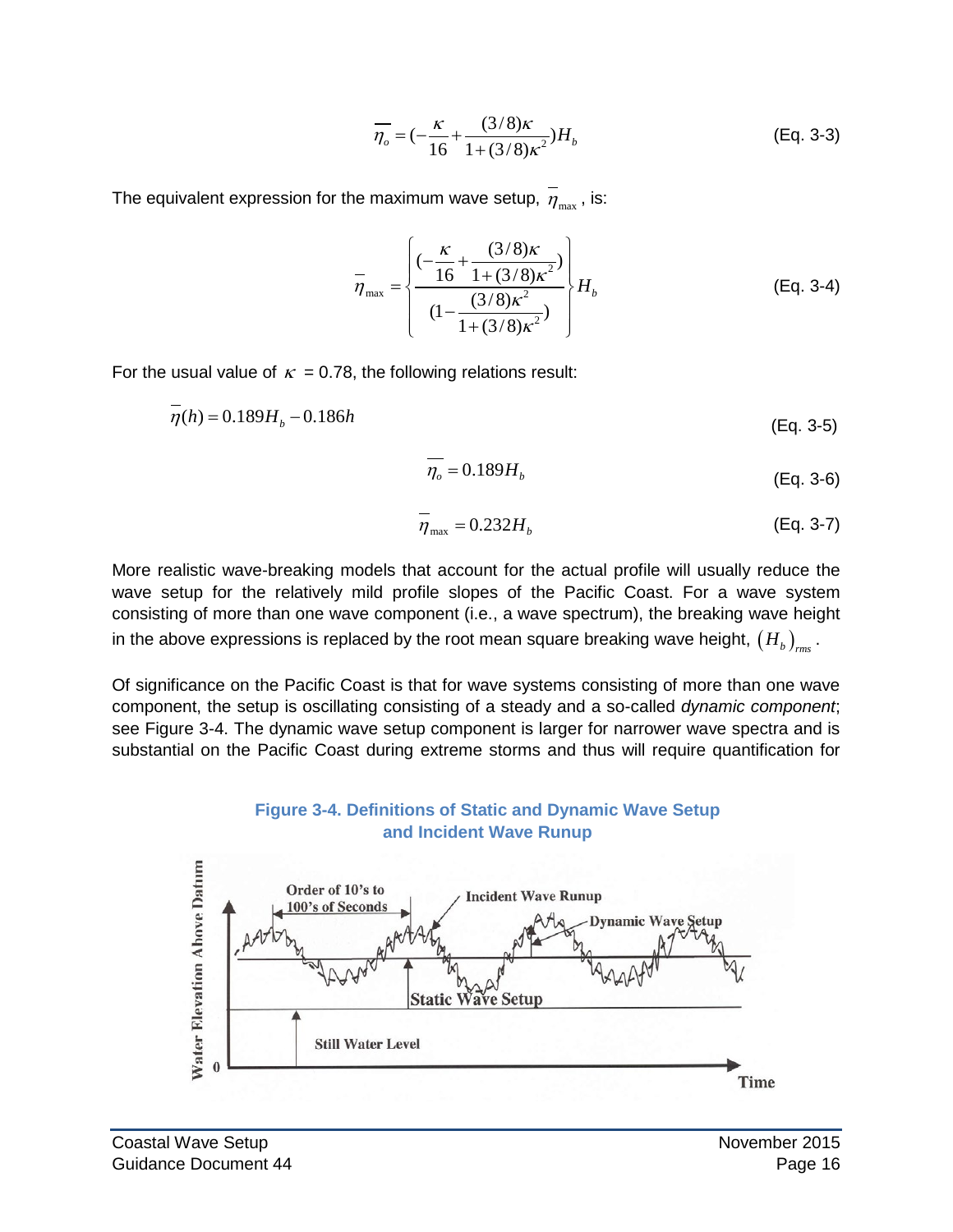flood mapping purposes. In addition to contributing to the total wave runup and thus the shoreward reach of the waves, dynamic wave setup can carry floating debris such as logs at high velocities and thus increase the damage potential in coastal areas. Figure 3-4 illustrates the three components that define the upper limit of wave effects.

Incident wave runup on natural beaches or barriers is usually expressed in a form originally due to Hunt (1959) in terms of the so-called *Iribarren number*, ξ , as follows:

$$
\xi = \frac{m}{\sqrt{H/L}}\tag{Eq. 3-8}
$$

in which *m* is a representative profile slope and is defined, depending on the application, as the beach slope or the slope of a barrier that could be either a dune or constructed element such as a breakwater or revetment. *H* and *L* are wave height and length, respectively. The wave characteristics in the Iribarren number can be expressed in terms of breaking or deep water characteristics. For purposes here, two wave characteristics in the Iribarren number are used including that based on the significant deep water wave height,  $H<sub>a</sub>$ , and peak or other wave period, *T*, of the deep water spectrum, and that based on the significant wave height at the toe of a barrier. The first definition for a sandy beach is as follows:

$$
\xi_o = \frac{m}{\sqrt{H_o/L_o}}
$$
 (Eq. 3-9)

where  $L_0$  is the deep water wave length:

$$
L_o = \frac{g}{2\pi}T^2
$$
 (Eq. 3-10)

and *g* is the gravitational constant. The beach profile slope is the average slope out to the breaking depth associated with the significant wave height. Other definitions of the Iribarren number are defined later in this section as needed.

The term *still water level* (SWL) has an accepted definition in coastal engineering as the water level in the absence of wind waves and their effects and thus would include the astronomical tide, El Niño, and surge due to wind effects, but would not include either of the wave setup components. However, the wave setup components are included in the base water level for calculating wave runup and overtopping. Thus, the term *static water level* (STWL) is defined here as the sum of the SWL and the static wave setup,  $\eta$ . Terminology is also useful to describe the sum of the static water level and a X% dynamic wave setup component. For purposes here, this will be defined as the *dynamic water level X%* (DWLX%). For example, the elevation corresponding to a 2% Dynamic Water Level would be the sum of the SWL (including astronomical tide, El Niño, and wind surge if present), the static wave setup, and the 2% dynamic wave setup. The term *reference water level* (RWL) is used as general terminology to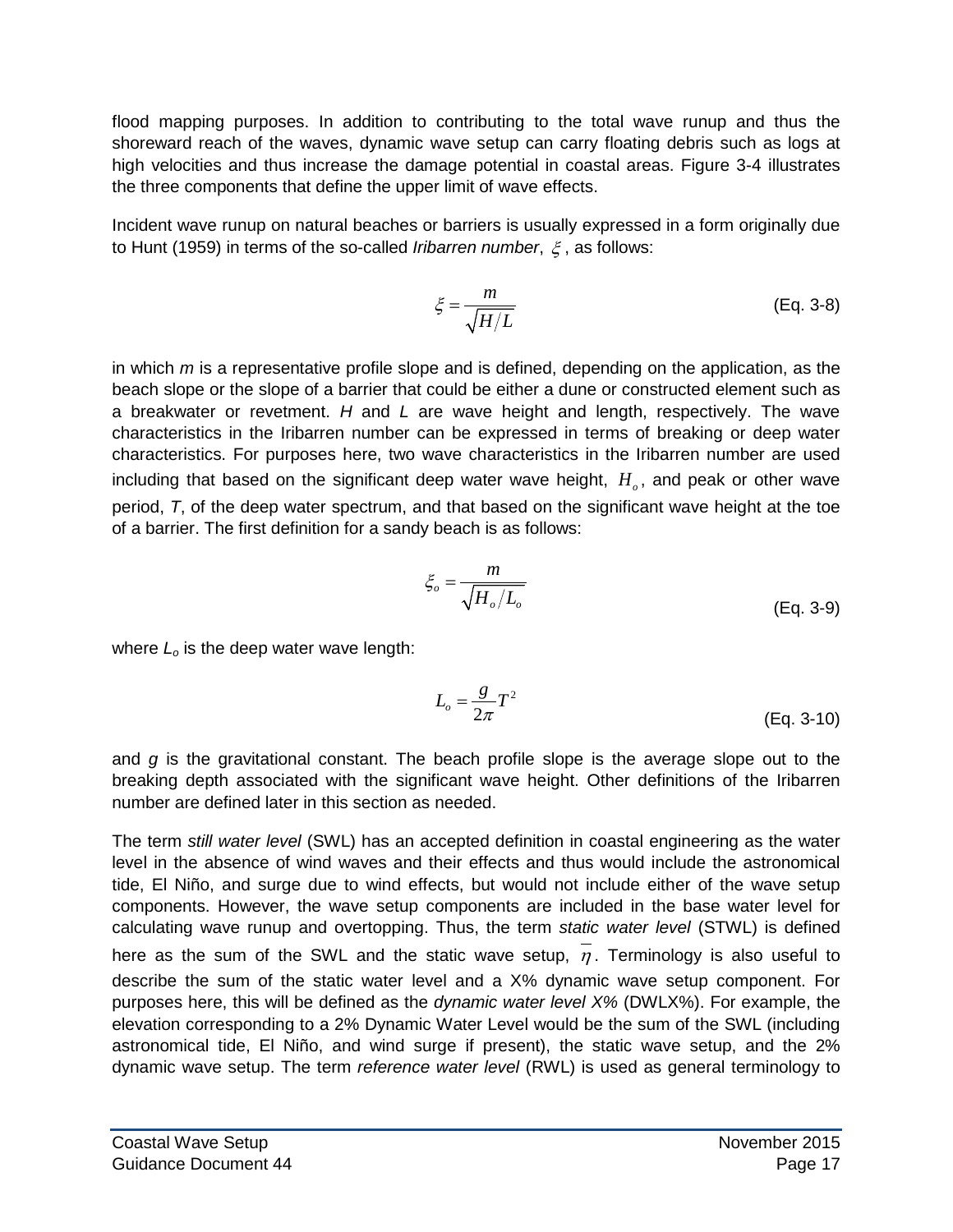refer to the water level that is appropriate for the particular application being discussed. The total water level (TWL) is the sum of the SWL, the wave setup, and wave runup.

# **3.2 General Input Requirements**

The wave transformation element of these guidelines produces a nearshore shallow water wave spectrum outside the breaking zone and an equivalent deep water wave spectrum. The approaches detailed in the following subsections base the total wave runup on the equivalent deep water wave spectrum for the case of natural beaches or, for the case of runup on a barrier, the significant wave height at the toe of the barrier. To apply some of these methods, a parameterized (Joint North Sea Wave Project [JONSWAP]) spectrum is developed. The following wave characteristics are quantified: (1) equivalent deep water significant wave height, (2) peak wave period, and (3) spectral width (here spelled out as *Gamma* to avoid confusion with the Greek letter  $\gamma$  used to denote other parameters in this subsection). Large values of *Gamma* are associated with narrow spectra. Additionally, in some of the methods, an approximate uniform nearshore slope of the profile, m, must be established.

The deep water significant wave height and the peak period can be determined using the information provided from the wave transformation output. The recommended basis for determination of the spectral peakedness parameter (*Gamma*) is described below.

A parameter defined by Longuet-Higgins to quantify the spectrum narrowness (or peakedness) is based on the moments of the frequency spectrum,  $m<sub>i</sub>$ , defined previously and refined below as Equation 3-11:

$$
m_{i} = \sum_{n=1}^{N} f_{n}^{i} S(f_{n})
$$
 (Eq. 3-11)

where  $S(f_n)$  is the wave energy at the discrete frequency,  $f_n$ . The Longuet-Higgins definition of the spectral narrowness,  $v$ , is expressed in terms of the spectral moments:

$$
U = \left[\frac{m_o m_2}{m_1^2} - 1\right]^{1/2} \tag{Eq. 3-12}
$$

such that for an infinitely narrow spectrum,  $v = 0$ . For purposes here, the two spectral peakedness parameters, <sup>υ</sup> and *Gamma*, have been plotted for JONSWAP spectra and the results are presented in Figure 3-5. The spectral moments,  $m_0$ ,  $m_1$ , and  $m_2$ , for the actual equivalent deep water spectrum are provided from the wave transformation analysis effort, and  $\nu$  is determined from Equation 3-12 and then *Gamma* determined from Figure 3-5 as input into the total wave runup methodology for the case of natural beaches.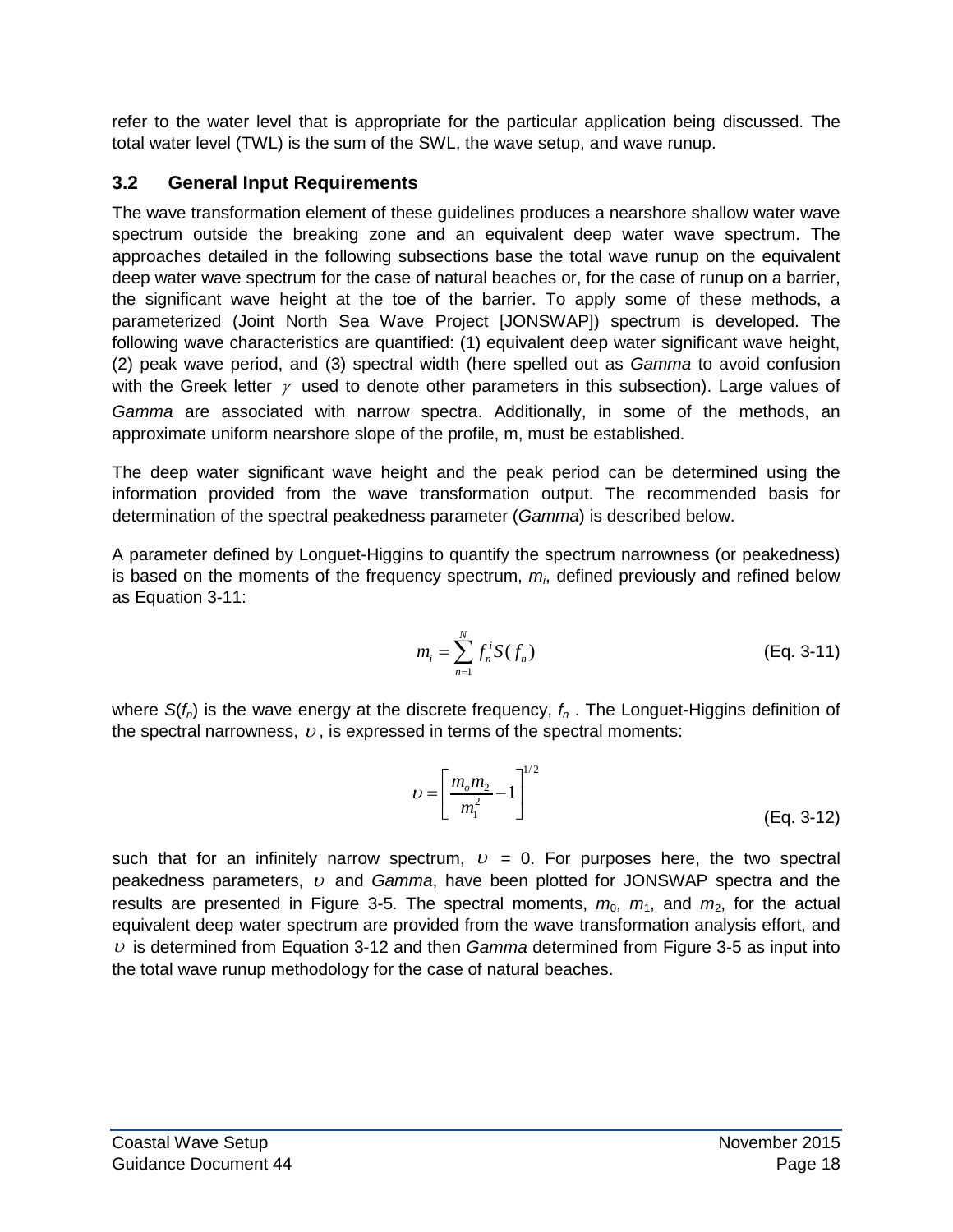

**Figure 3-5. Spectral Width Parameter Versus Gamma for JONSWAP Spectra**

# **3.2.1 Setup and Runup on Beaches: Descriptions and Recommendations**

A basic difficulty exists in applying the usual total runup equations to Pacific Coast conditions. The total runup shall include wave setup; however, when these equations are applied to approximate 1% annual chance Pacific Coast wave conditions, the total wave runup can be less than predicted for static and dynamic wave setup alone. This apparent paradox stems from the fact that most laboratory experiments on which these equations are based were conducted under conditions much different than those of concern on the Pacific Coast and the equations governing wave setup and incident wave runup have different dependencies on the variables (beach slope and wave characteristics) and thus the methods based on available experimental data cannot be extended outside the range of variables for which the experiments were conducted. Thus, it is necessary to account for this limitation of the usual equations for total wave runup in developing recommendations for the Pacific Coast.

The Direct Integration Method (DIM) was developed for calculating static and dynamic (infragravity) components of wave setup accounting for as much of the physics as possible. This one-dimensional method accounts for the spectral shape and the detailed bathymetry, and is based on integration of the governing equations from deep to shallow water. DIM can be applied by a simple set of empirical equations and by full implementation of the numerical model.

Three general approaches to address the wave setup components of the total wave runup on natural beaches are available: (1) empirical methods, (2) DIM developed in conjunction with this effort, and (3) advanced wave models, primarily the Boussinesq type. Because the dynamic wave setup is considered to be very significant on Pacific Coast shorelines and depends on the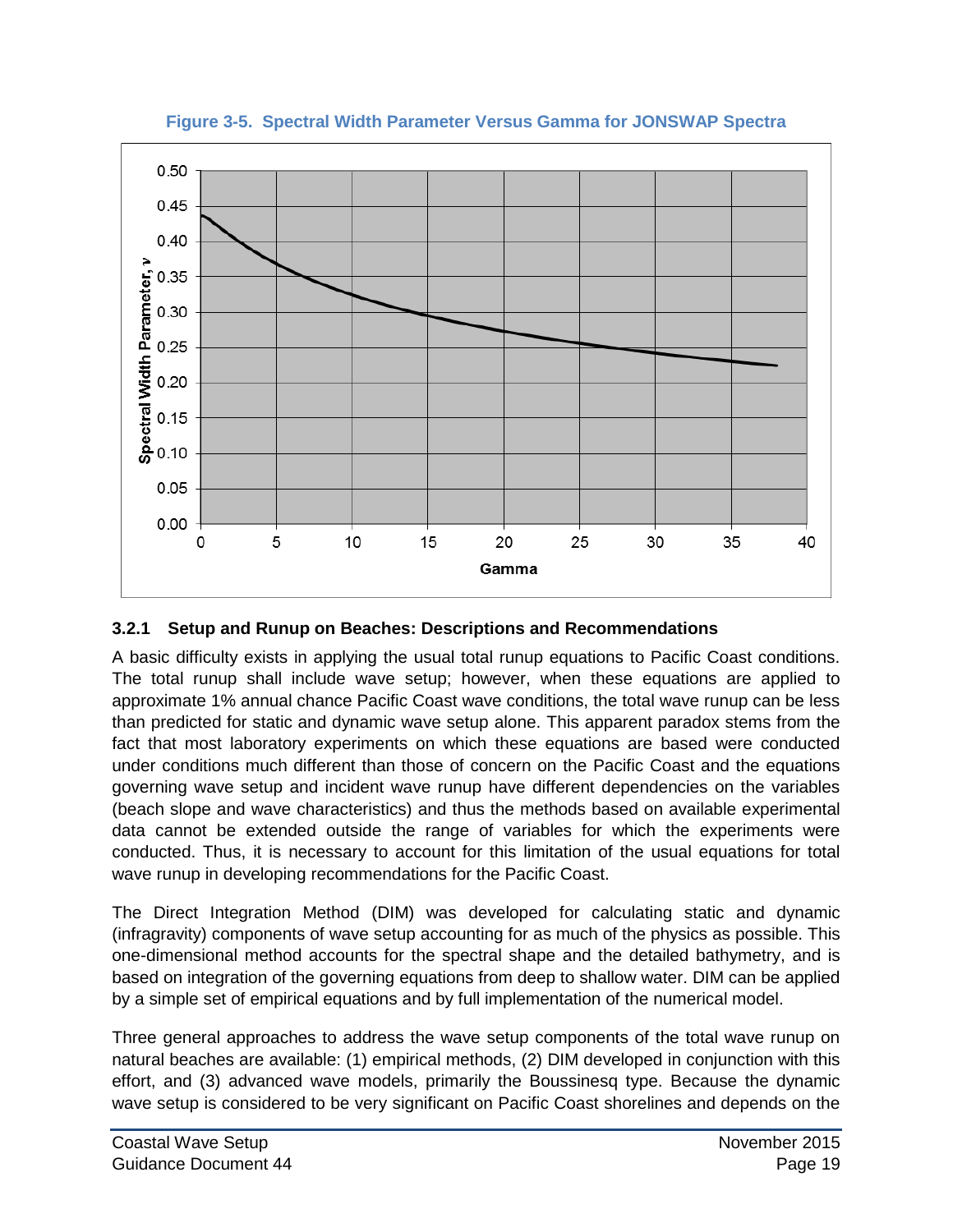spectral width and DIM is the only method (other than the Boussinesq models) that can account for variable spectral width, DIM is the preferred method for application. As new models become available, the wave setup terms that contribute to total wave runup will be more explicitly described and may improve upon or replace DIM application.

#### **3.2.2 Direct Integration Method**

Because the DIM approach does not include the effects of incident wave runup, it is recommended that the 2% incident runup be incorporated and added statistically as discussed in more detail later. The recommended formulation is:

$$
R_{inc} = F_R \xi_o H_o \tag{Eq. 3-13}
$$

The coefficient  $F_R$  in the above equation will differ for sandy beaches and barriers as discussed in the following subsections. The DIM approach allows the wave and bathymetric characteristics to be taken into consideration. Specifically, the spectral shape and actual bathymetry can be represented. A detailed discussion of the DIM program is presented in a User's Manual in the supporting documentation to this guidance document. Two applications of DIM are available to the Mapping Partner: the computer program and a set of equations. The equations are based on parameterized spectra (the JONSWAP spectrum that allows various spectral widths to be considered) and uniform profile slopes. The DIM program calculates the total wave setup and provides as output the static (average) wave setup,  $\overline{\eta}$ , and the root mean square (rms),  $\eta_{\text{rms}}$ , of the fluctuating wave setup around the average. Static and dynamic wave setup increase with wave period and the rms of the fluctuating setup component has been found to increase with the narrower spectra. The static setup component,  $\eta$ , and rms of the dynamic setup component, η*rms* , can be determined using the DIM program or the following equations:

$$
\overline{\eta} = 4.0 F_H F_T F_{Gamma} F_{Slope}
$$
\n(Eq. 3-14)

and

$$
\eta_{\rm rms} = 2.7 G_{\rm H} G_{\rm T} G_{\rm Gamma} G_{\rm Slope}
$$
\n(Eq. 3-15)

where the units of  $\overline{\eta}$  and  $\eta_{\rm rms}$  are in feet and the factors are for wave height ( $F_H$  and  $G_H$ ), wave period,  $(F_T \text{ and } G_T)$ , JONSWAP spectrum narrowness factor  $(F_{Gamma} \text{ and } G_{Gamma})$ , and nearshore slope (*FSlope* and *GSlope*). These factors are defined in Table 3-1. With the exception of the spectral narrowness factors, the *F* and *G* factors are the same. The nearshore slope is the average slope between the runup limit and twice the break point of the significant wave height with the depth,  $h_h$ , at this point defined as  $h_b = H_b / \kappa$ . For purposes here,  $\kappa$  can be taken as 0.78. Because the wave setup components vary with the 0.2 power of this effective slope, these values are not overly sensitive to the value of effective slope.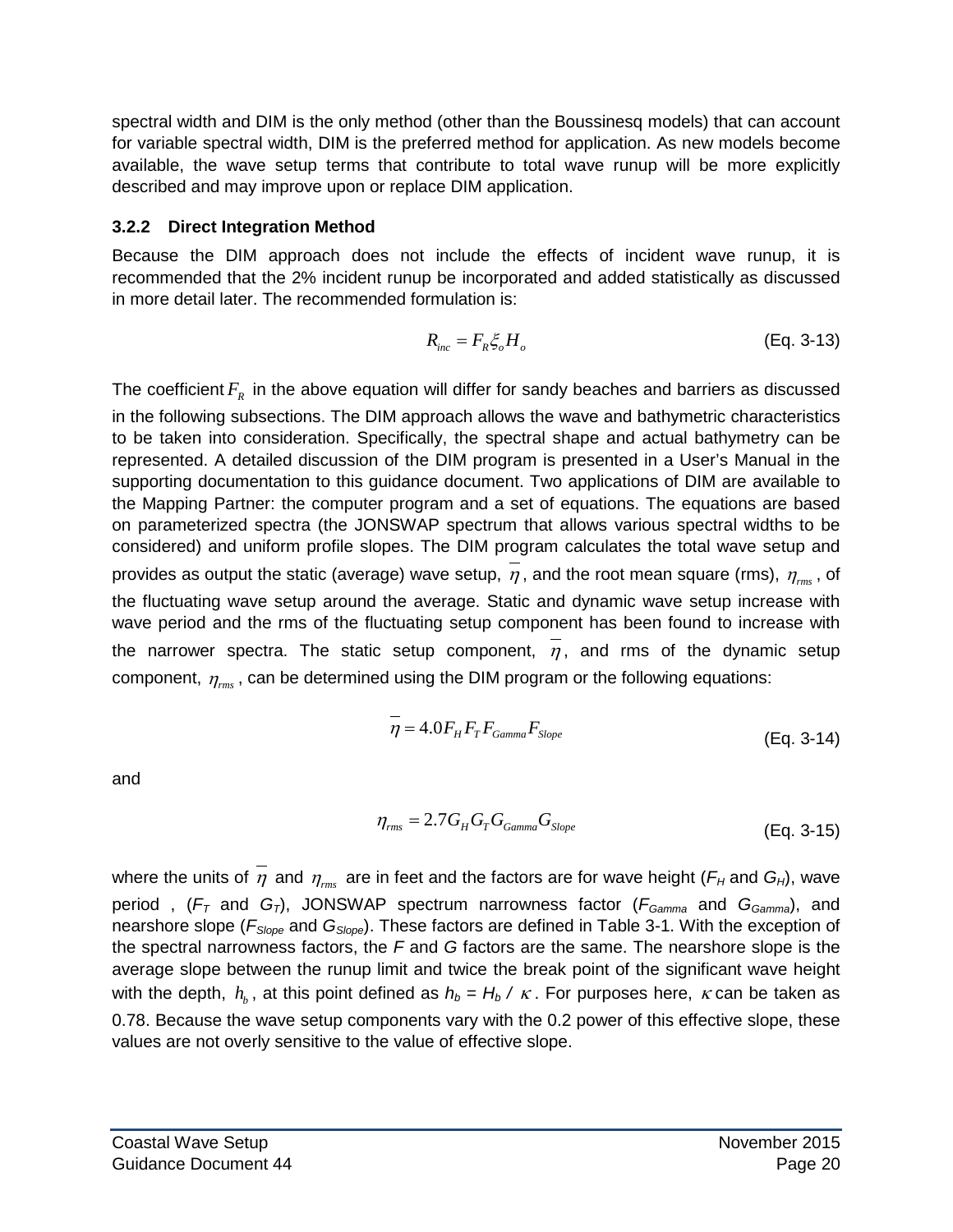| <b>Variable</b>  | <b>Wave Height</b>            | <b>Wave Period</b> | <b>Spectral</b><br><b>Narrowness</b> | <b>Nearshore Profile</b><br><b>Slope</b> |
|------------------|-------------------------------|--------------------|--------------------------------------|------------------------------------------|
| $\eta$           | $(H_o/26.2)^{0.8}$            | $(T/20.0)^{0.4}$   | 1.0                                  | $(m/0.01)^{0.2}$                         |
| $\eta_{\rm rms}$ | $\left(H_o/26.2\right)^{0.8}$ | $(T/20.0)^{0.4}$   | $(Gamma)^{0.16}$                     | $(m/0.01)^{0.2}$                         |

**Table 3-1. Summary of Factors to Be Applied with DIM**

In applying the DIM method (whether from the DIM program or from the equations and Table 3- 1), it is necessary to develop the statistics of the oscillating wave setup and incident wave runup. This combination is based on the rms values (or standard deviations,  $\sigma$ ) of each component. The standard deviation of setup fluctuations,  $\sigma_1(\equiv \eta_{rms})$ , is determined from the program or from the guidance provided in Table 3-1. The recommended standard deviation for the incident wave oscillations,  $\sigma_{2}$ , on natural beaches is given by:

$$
\sigma_2 = 0.3 \xi_o H_o \tag{Eq. 3-16}
$$

and the standard deviation associated with the relatively steep barriers is addressed later. With the two standard deviations ( $\sigma_1$  and  $\sigma_2$ ) available, the total oscillating contribution to the 2% total wave runup,  $\hat{\eta}_{\scriptscriptstyle T}$ , is determined as the combination of the two standard deviations of the fluctuating components,  $\sigma_1$  and  $\sigma_2$ :

$$
\hat{\eta}_T = 2.0\sqrt{\sigma_1^2 + \sigma_2^2}
$$
 (Eq. 3-17)

The results of the computations using DIM suggest that the fluctuating component of the wave setup is normally distributed and that the maxima of the fluctuating component of wave setup are Rayleigh-distributed, similar to the general behavior found by Hedges and Mase (2004) in laboratory experiments of wave setup and wave runup.

#### **3.3 Runup on Barriers**

#### **3.3.1 Special Considerations Due to Dynamic Wave Setup**

Previous discussions have emphasized that a large wave runup event on the Pacific Coast is anticipated to have a more substantial dynamic wave setup than is present in the database on which available runup methods are based. Thus, special consideration is required in the calculation of wave runup and wave overtopping, which is described in the Coastal Wave Runup Guidance. The issue is to include the dynamic wave setup appropriately without double inclusion of the static and dynamic wave setup components that are inherent in the empirical database from which the runup and overtopping methodology were based. Table 3-2 describes the recommended methodology for both open coast and sheltered water settings. This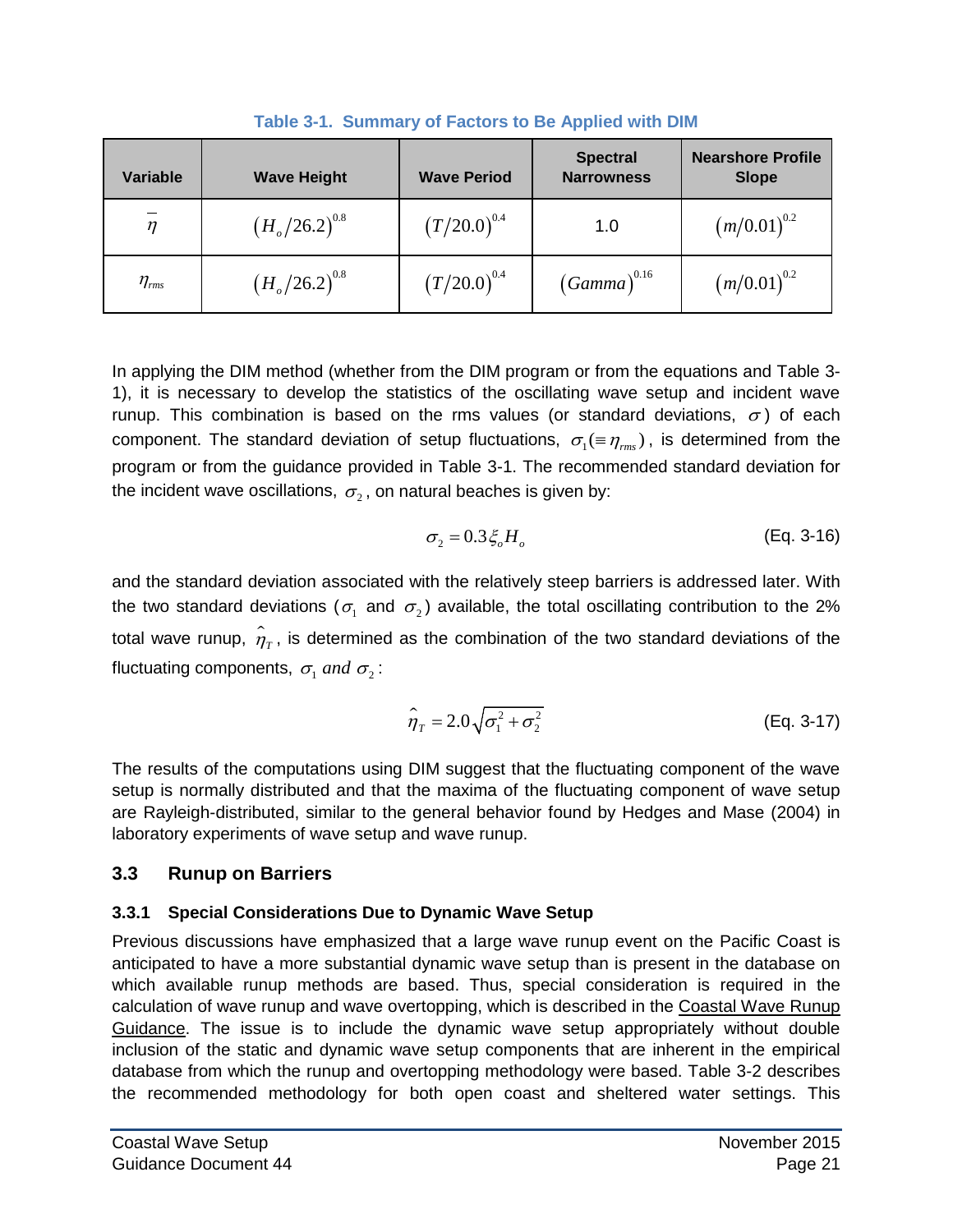methodology is illustrated through example calculations and separate supporting documentation.

#### **Table 3-2. Recommended Procedure to Avoid Double Inclusion of Wave Setup Components**

| Case                                                       | <b>Procedure</b>                                                                                                                                                   |
|------------------------------------------------------------|--------------------------------------------------------------------------------------------------------------------------------------------------------------------|
| Open Coast, Sandy Beach                                    | Apply DIM for wave setup with statistically combined<br>incident runup, Equations 3-16 and 3-17                                                                    |
| Open Coast, Coastal Barrier<br>Present                     | Apply DIM for wave setup and reduce dynamic wave<br>setup by amount considered to be most likely present in<br>laboratory tests on which runup equations are based |
| Sheltered Waters, Sandy Beach                              | Same as open coast, sandy beach                                                                                                                                    |
| <b>Sheltered Waters, Coastal</b><br><b>Barrier Present</b> | Same as open coast, coastal barrier present                                                                                                                        |

# **4.0 Great Lakes**

For the Great Lakes region, wave setup can be a significant contributor to the total still water level (TSWL) (as much as several feet for Great Lakes conditions) and should be included in the determination of coastal BFEs. For the vast majority of Great Lakes coastal settings and situations, storm surge and wave setup are to be treated concurrently, either through dynamically coupled 2-D surge and wave models or through application of a 1-D surf zone dynamics model (with incident wave and storm surge as inputs) that inherently computes wave transformation and setup, or through the use of empirical methods for predicting wave runup that implicitly include the effects of wave setup.

# **4.1 Great Lakes Region Methods**

## **4.1.1 Wave Setup Using a 1-D Surf Zone Model**

Use of a one-dimensional surf zone dynamics model for transects, such as CSHORE, applied at a cross-shore resolution on the order of meters, represents a more accurate approach for treating the following important coastal processes in a single calculation step: 1) surf zone breaking and wave energy dissipation that accounts for the influence of irregular morphology, 2) beach erosion which creates a steeper foreshore slope during storms which in turn increases the wave runup, 3) possible erosion of dunes that have been created during the low lake levels and subsequent increase in flood hazard that can arise from dune degradation at higher lake levels, and 4) wave setup and runup at the shoreline where the maximum value of wave setup occurs. Accurate calculation of wave setup for the Great Lakes beach settings using modeling must adequately resolve and represent the inner surf zone where beach slopes are greatest and much of the wave setup is forced. This generally requires cross-shore resolution that is on the order of meters.